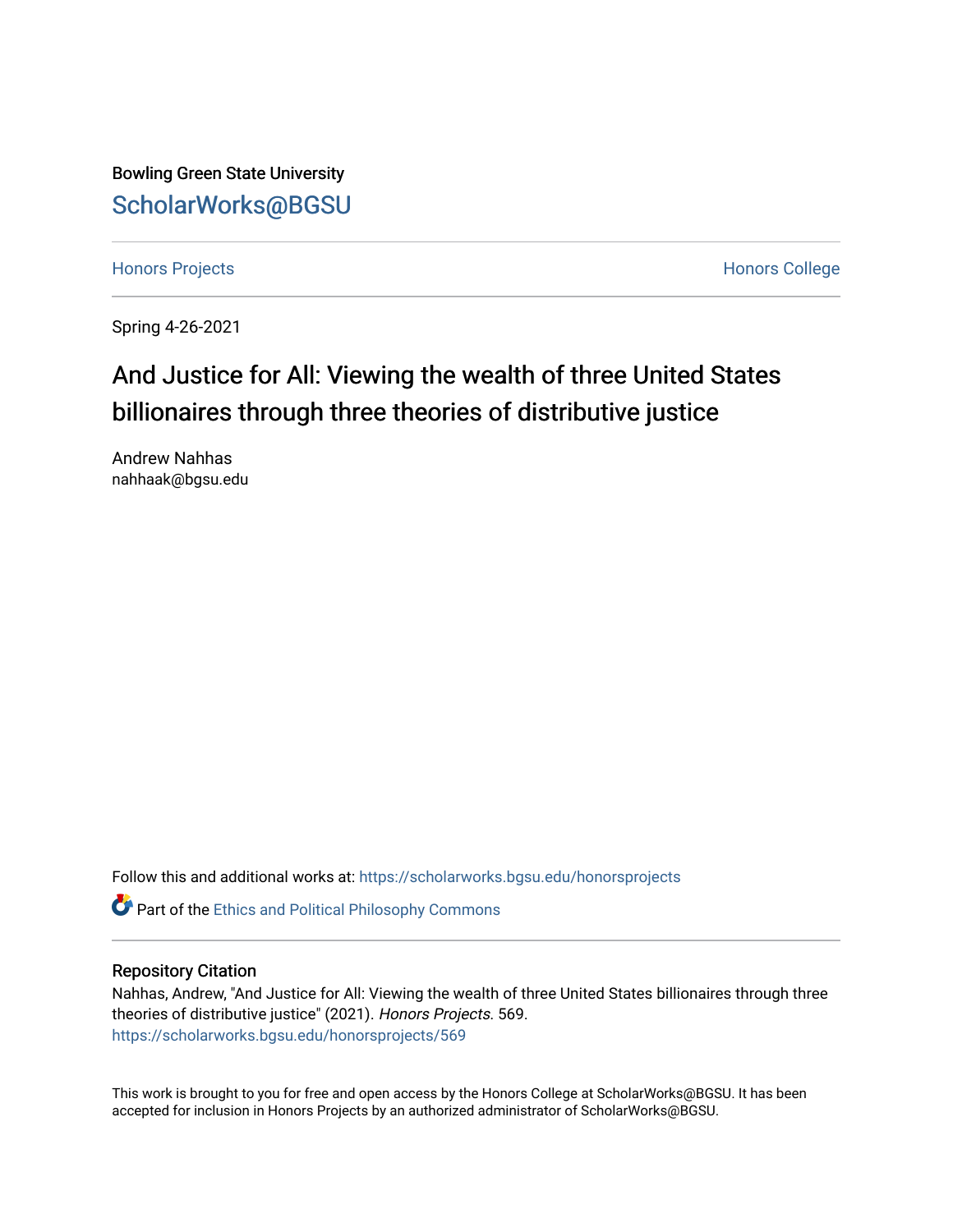And Justice for All: Viewing the wealth of three United States billionaires through three theories of distributive justice

Andrew Nahhas

Honors Project

Submitted to the Honors College at Bowling Green State University in partial fulfillment of the requirements for graduation with

UNIVERSITY HONORS April 26, 2021

Kevin Vallier, Philosophy Department, Advisor 1

Abhishek Bhati, Department of Political Science, Advisor 2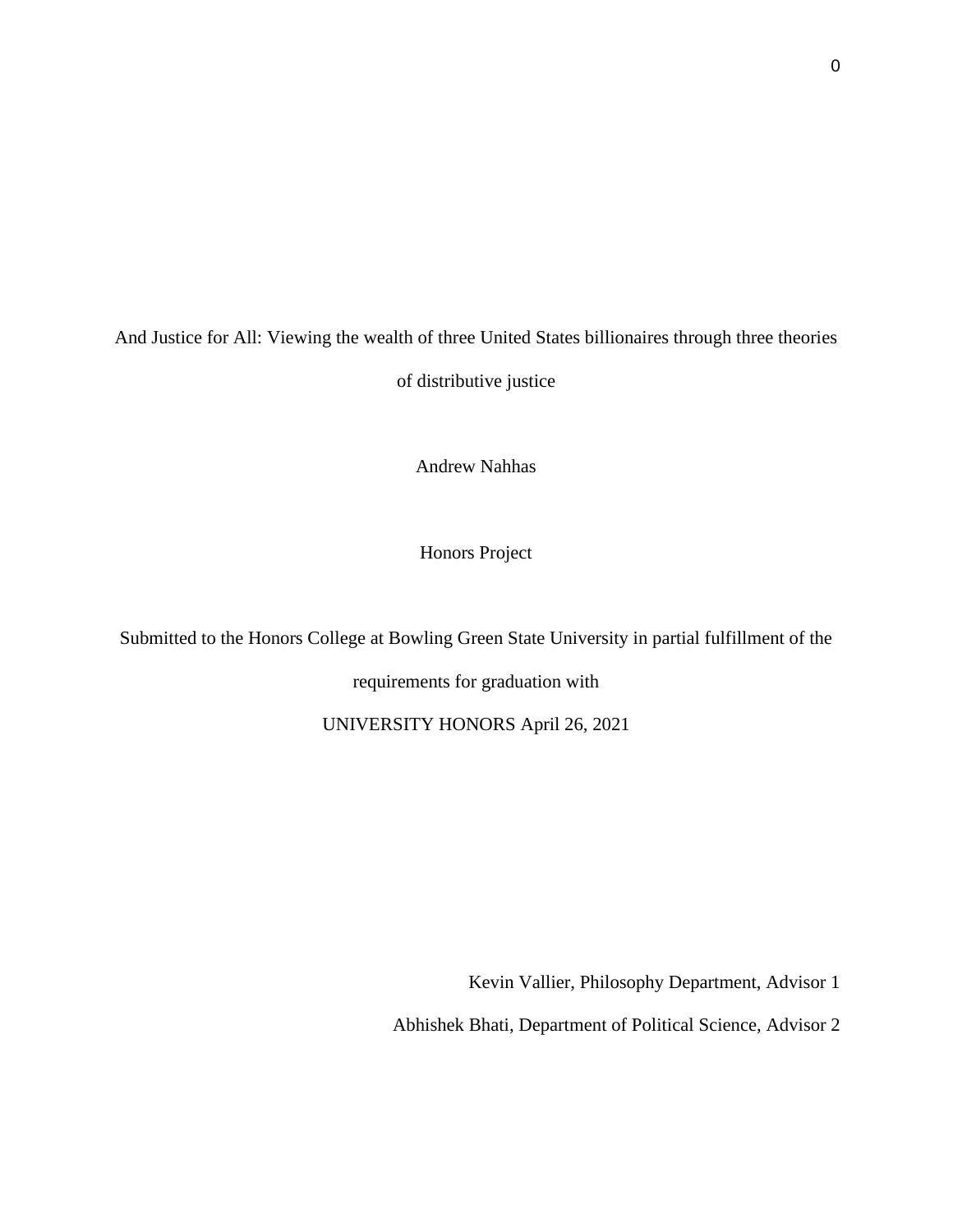#### **Introduction**

Robber Barons. The term is one many Americans are familiar with. History classes did well to teach us about the exorbitant wealth of a select few during the Industrial Revolution, as the economy, and the country's prospects, were guided by a small group of wealthy individuals. What many Americans don't realize, however, is that current levels of wealth inequality have returned to levels not seen since the 1920's, when the Robber Barons ruled (Rabouin, 2019). Indeed, the top 400 richest Americans have seen their wealth triple since the 80's (Zucman, 2019), a trend that has led to the creation of ultra-wealthy billionaires in every area of industry. Even more striking is the fact that, as of 2017, the 400 richest Americans now have more wealth than the 150 million Americans in the bottom 60% of the wealth spectrum (Papenfuss, 2019). With all of this has come a general disagreement over how to address this inequality, as well as disagreement over whether it's even a problem. On the political left, politicians like Bernie Sanders have recently come into the limelight for championing strict redistributive measures for the country's wealthiest members. Some, like Alexandria-Ocasio-Cortez, have even argued that any system that allows billionaires to exist is inherently immoral (Chappeel, 2019). Simultaneously, on the political right, Donald Trump was able to ascend into the highest office in the land, a bona-fide billionaire himself.

Since no real consensus can be found amongst the U.S. population, a theory that describes what is just and what is unjust wealth accumulation is necessary. Luckily, many of these theories, known as theories of distributive justice, currently exist. For this paper, I will be summarizing three different theories of distributive justice: traditional libertarianism, leftlibertarianism, and luck egalitarianism. I will then use these three theories to assess the wealth of three billionaires: Oprah Winfrey, Richard Sackler, and Jeff Bezos. Finally, I will end with my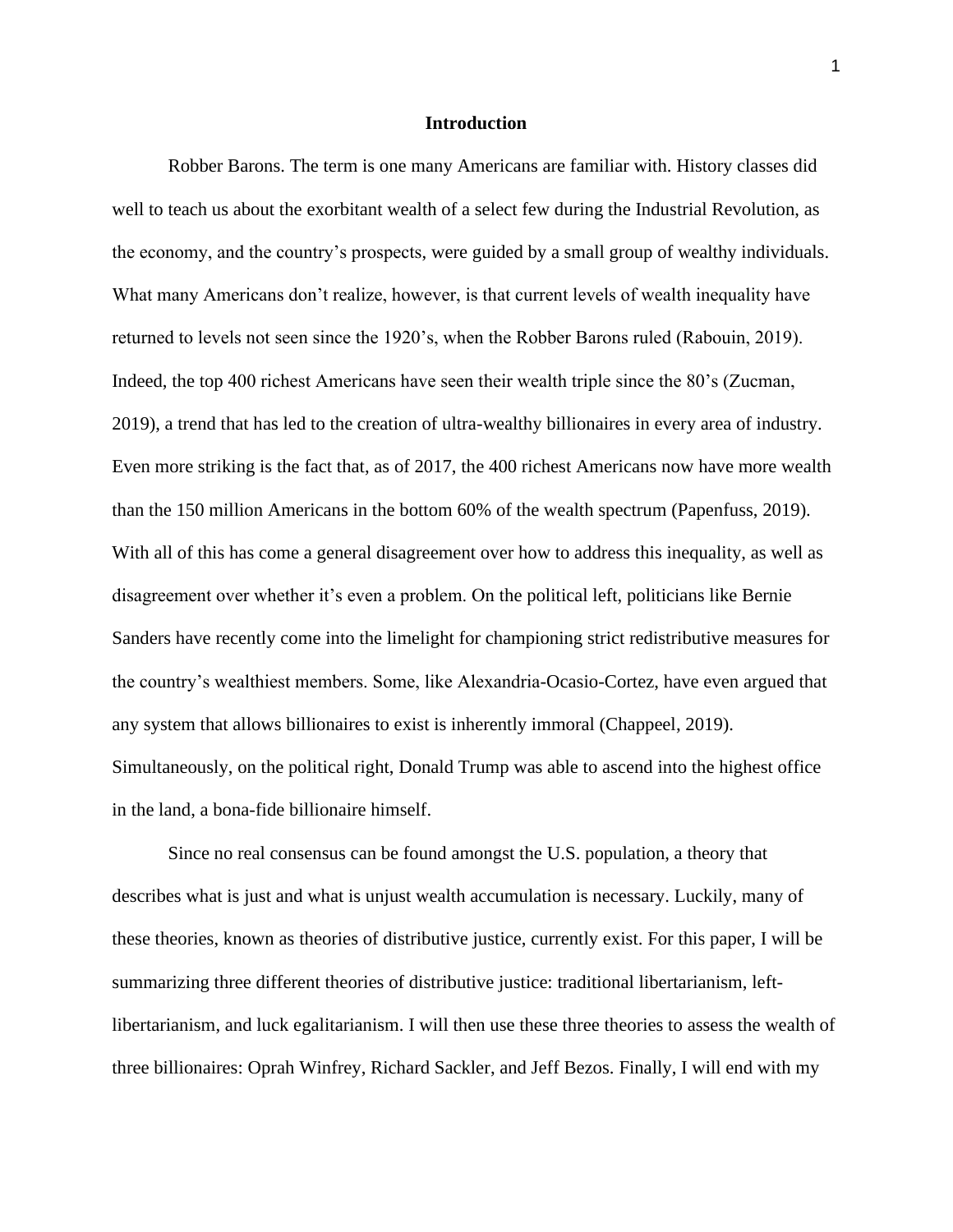own opinion on what these three case studies can tell us about the current state of wealth inequality in the United States.

#### **Traditional Libertarianism**

The first theory of distributive justice that this paper will consider is the theory of traditional libertarianism. As a broad concept, the views within libertarianism are quite far ranging, with disagreement amongst its ranks about how to best practice this theory. At its core, however, is the belief that social and economic individual freedom is of extreme importance in a society (Vossen, Bas, 2019). While strong civil liberties are a major component of every version of libertarianism, these considerations will not be considered for the purpose of this paper, since this paper only deals with distributive justice.

As it's most generally understood, traditional libertarianism considers just outcomes to be those that are arrived at by the separate just actions of individuals (Lamont and Favor, 2017). This means that, in a market that satisfies the principles of just exchange and acquisition, there will be no distributive justice required. All available resources will flow into the hands of those they should because of the market, not in spite of it. Of course, to be anywhere near cogent, this argument must address an important question: what do just exchanges and acquisitions look like? To answer this question, the libertarian theorist Robert Nozick proposed three sets of rules. They are as follows (Lamont and Favor, 2017):

1. "A person who acquires a holding in accordance with the principle of justice in acquisition is entitled to that holding."

2. "A person who acquires a holding in accordance with the principle of justice in transfer, from someone else entitled to the holding, is entitled to the holding.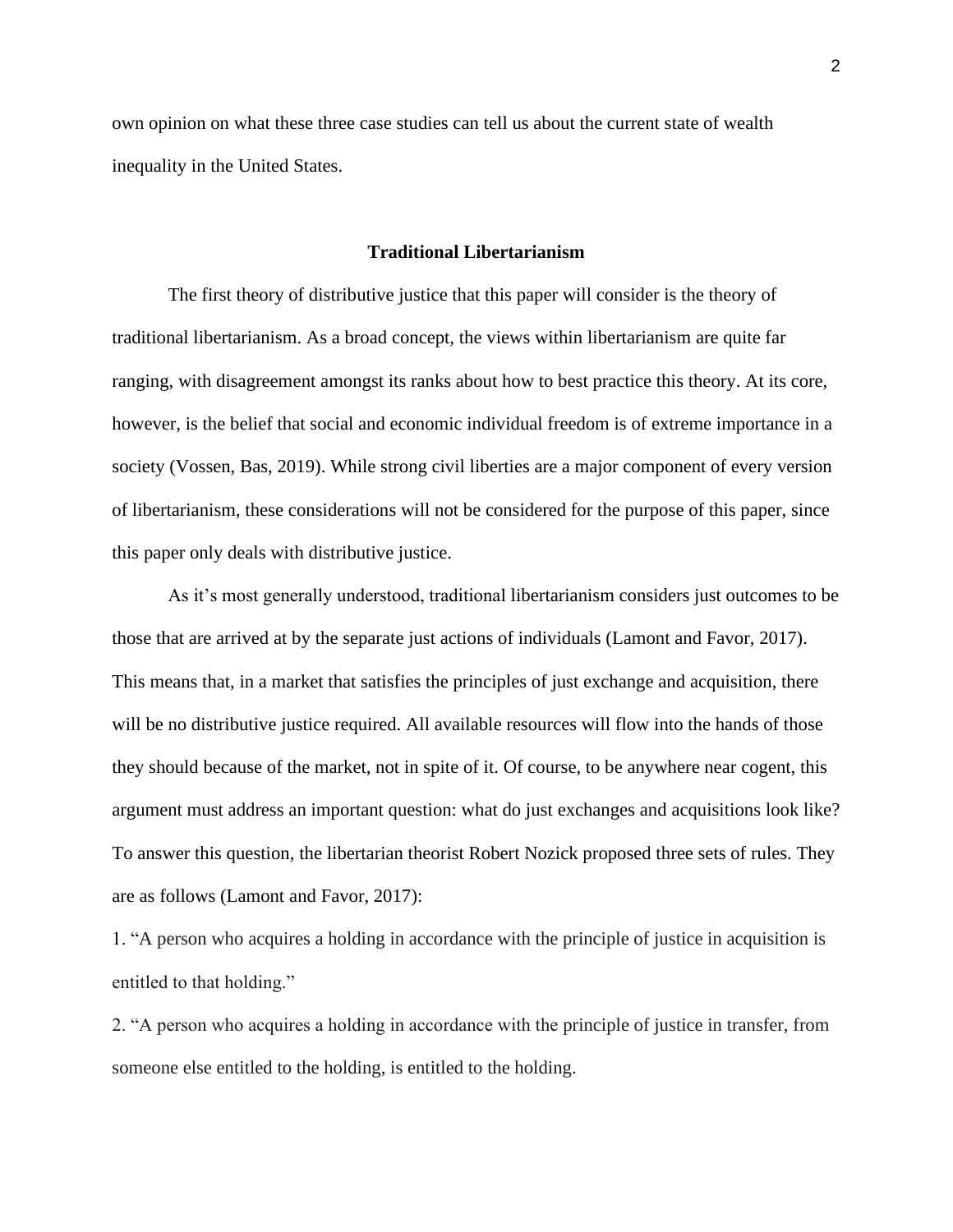3. No one is entitled to a holding except by (repeated) applications of (a) and (b).

To decipher what these three rules are actually saying about just acquisition and transfer, a definition of justice in acquisition and justice in transfer is required. Justice in transfer simply states that, when resources or capital are transferred from one party to another, fair and specific contracts must be used. Any fraud or stealing that occurs through the use of misleading contracts is thus unacceptable according to this view. For example, if a corporation that lies about their annual profits and total capital applies for a cash bailout from the federal government, then the resulting loan is unjust. The amount that's given to the corporation will be based on false information, thus making this transfer of resources not in accordance with the principle of justice in transfer.

Justice in acquisition is a more complex idea and borrows some of its views from the famous writings of John Locke. Locke's ideas about acquisition are relatively simple, and state that, given the presupposition that every person 'owns' themselves and their body, a person can gain ownership over parts of the material world by mixing their own labor with it (Lamont and Favor, 2017). For example, the farmer who sows, waters, and harvests wheat from a field might be said to now own that field because they have mixed their labor with it in a significant way. Nozick tweaks this idea a bit in his own writings, and states that one must also increase the value of whatever property we are mixing our labor with for it to be a just acquisition (Lamont and Favor, 2017). In this way, one cannot simply interact with the world around them in meaningless ways and consider themselves owners of said property. Instead, there must be a noticeable difference in the value and usefulness of that property after one mixes their own labor with it.

In addition to the above stipulation, Nozick argues that his own version of what is known as the *Lockean Proviso* must also be adhered to when acquiring property of any kind. The main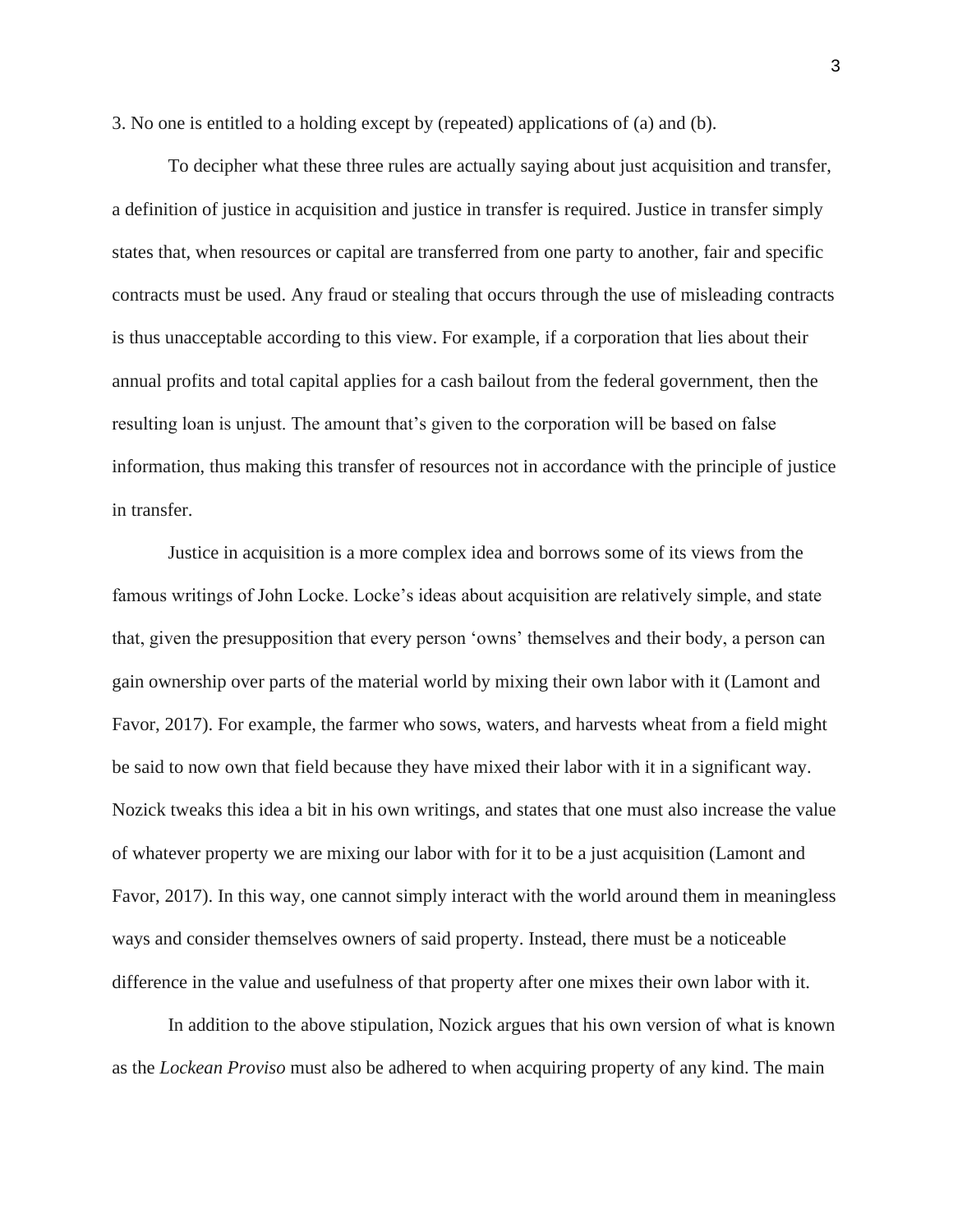tenet of the original theory is that, when property is justly acquired, there must be enough and as good left for others in the property commons (Lamont and Favor, 2017). Basically, one cannot appropriate an inordinate amount of property if this would mean that now nobody else could own any property of equal value. The key modification Nozick makes to this proviso stipulates that we must also view as unjust any situation where the position of others is directly harmed or worsened by another's acquisition (Lamont and Favor, 2017). Under this argument, for example, person X could acquire the property at a dog park and begin charging its visitors money each time the dog park is used. Yet, the amount of money charged might be wildly overpriced for the services the person who owns the park provides. If it turns out it's cheaper for the dog park to stay communally owned, with something like already instituted community clean up days being used instead, then it would actually be unjust for person X to acquire property at the dog park under Nozick's version of the *Lockean Proviso*. Although person X is leaving enough and as good for others and is adding some sort of value to the commons with their services, they fail to satisfy Nozick's additional condition in this situation. After all, the dog park users are now made worse off by person X's new acquisition, as they now must pay much more for a service that they previously worked together to provide one another at a much cheaper cost per person. Overall, the traditional theory of libertarianism put forward by Nozick can be summarized as follows (Lamont and Favor, 2017):

- 1. People own themselves.
- 2. The world is initially unowned.
- 3. You can acquire absolute rights over a disproportionate share of the world, if you do not worsen the condition of others.
- 4. It is relatively easy, without worsening the condition of others, to acquire absolute rights over a disproportionate share of the world. Therefore:
- 5. Once private property has been appropriated, a free market in capital and labor is morally required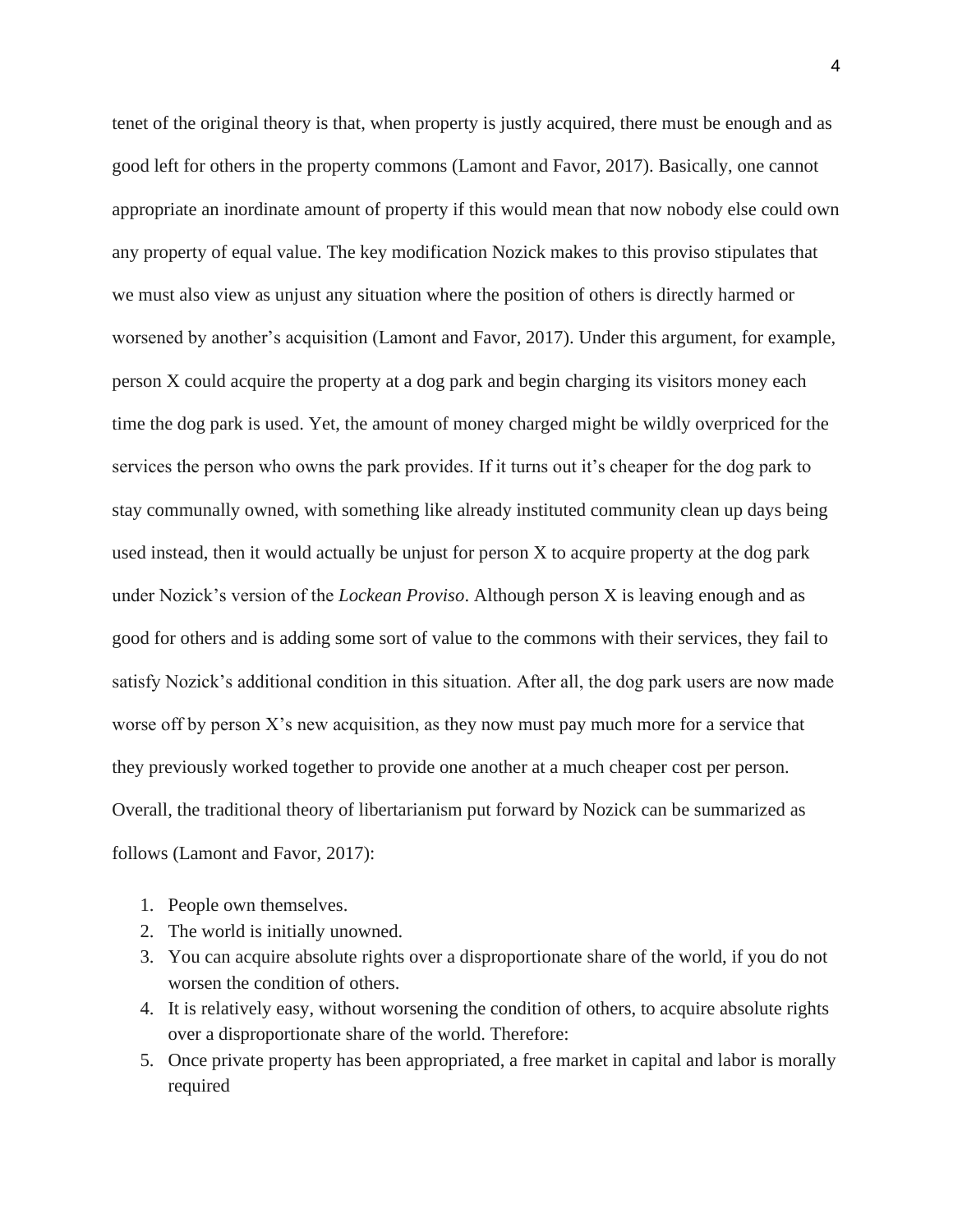Due to much of the world already being owned, comments about justice in acquisition and the *Lockean Proviso* will be of less importance in this paper. Instead, justice in transfer will be focused on, as none of the billionaires in this paper acquired their wealth from an unowned common, rather, they were able to accrue it through transfers of resources between themselves and others.

#### **Left-Libertarianism**

For left-libertarians, Nozick's ideas surrounding self-ownership of property and resources must be tweaked in order to arrive at a more just outcome. While the rights of self-ownership described above should be protected, left libertarians believe that Nozick's interpretation of selfownership goes too far, and allows for an undesirable amount of unequal ownership within the external world (Lamont and Favor, 2017). For example, amongst many of the leading proponents of left-libertarianism, there is the idea that just possessing property and or land should not create more wealth for those who possess it (Lamont and Favor, 2017). One could imagine this applying to those that own vast tracts of land as an investment. By just owning their property, they are able to accumulate wealth as the cost per acre of land rises with each year, despite not adding any discernible value to the land while simultaneously barring people from its use.

Within left-libertarianism, there is also the argument that resources which are not the direct result of anyone's choices, and which are necessary for any type of activity, can only be appropriated with some type of large payment to members of society (Vallentyne and Steiner, 2000, pg. 1). While the level of payment differs amongst theorists, the main idea is that some sort of relevant tax must be paid in order for appropriators to benefit less, or not at all, from what they have acquired (Vallentyne and Steiner, 2000, pg. 13). Still, given these concepts, it's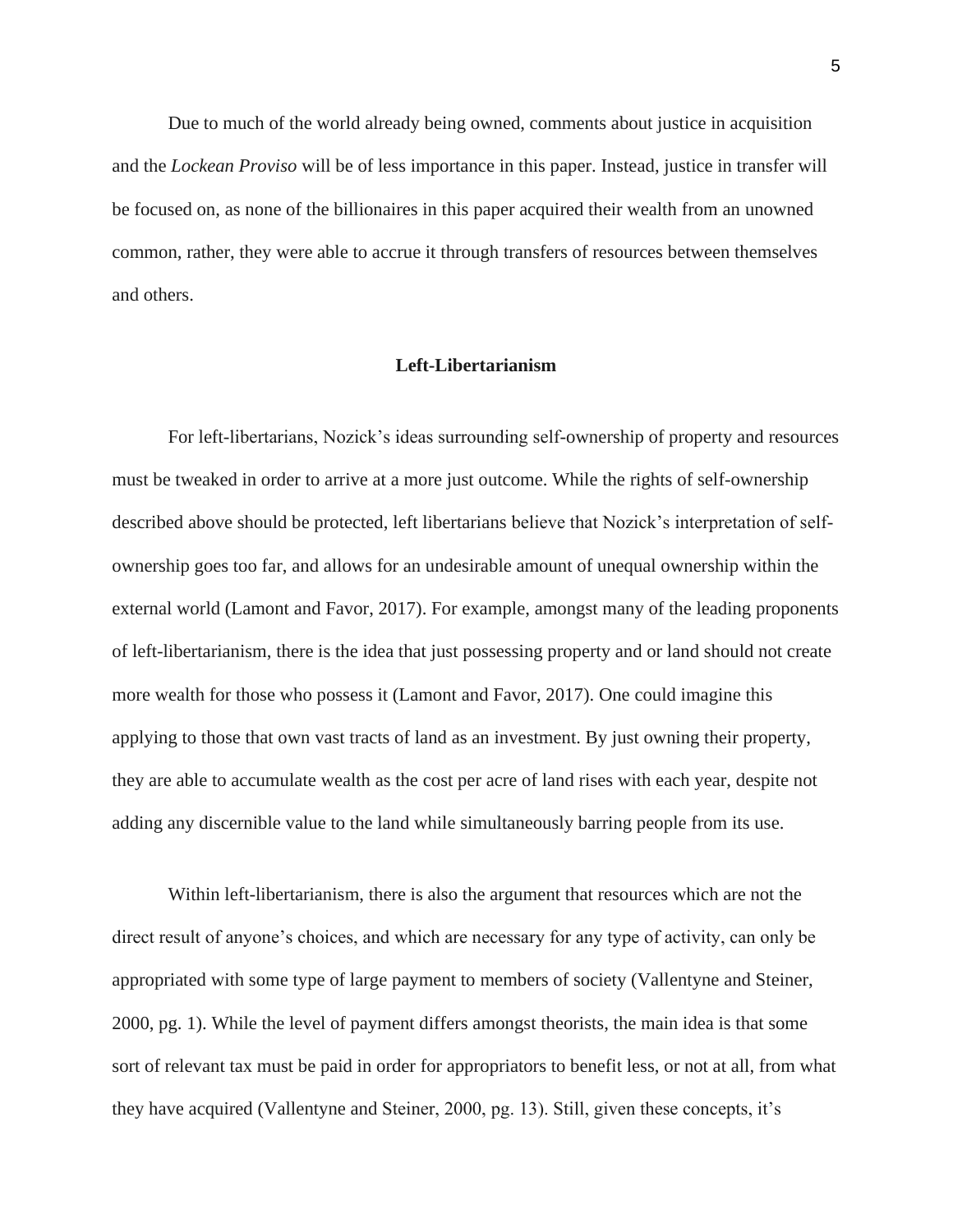important to note that left-libertarians across the board still endorse strong rights to selfownership (Vallentyne and Steiner, 2000, pg. 1-13). Left-libertarians believe in strong individual rights, however, they also acknowledge the need for egalitarian measures that recognize the rights of a society as well.

A couple of other key differences can be found between left-libertarianism and Nozick's traditional libertarianism. One idea proposed by left-libertarians Peter Vallentyne and Micheal Otsuka states that people who begin life with less resources, and thus less opportunities for growth and well-being, are the only ones that should be entitled to a significantly larger share of a society's resources (Lamont and Favor, 2017). The reasoning for this argument is fairly straightforward, for by allowing those who were previously disadvantaged to accrue more wealth than others, there is an egalitarian balancing of outcomes amongst the population, without having to resort to strict redistributive measures and weaker laws of self-ownership. Proponents of left libertarianism have also focused on how goods and resources that are initially unowned should be distributed before self-ownership is allowed to take place. For example, the previously cited Micheal Otsuka has suggested that, for a truly strong equality of opportunity in welfare to be achieved, there must be some level of distribution amongst the world's initially unowned resources (Lamont and Favor, 2017). He argues that a conception of equality of opportunity that lacks this type of allowance will only work conceptually, as every person has a different capacity for the creation of personal welfare out of the resources they have access to. Given this, there will inevitably be those that end up lacking the ability to recognize their rights to self-ownership and equality of opportunity, due to their own initial shortage of the required resources needed to achieve these two prospects.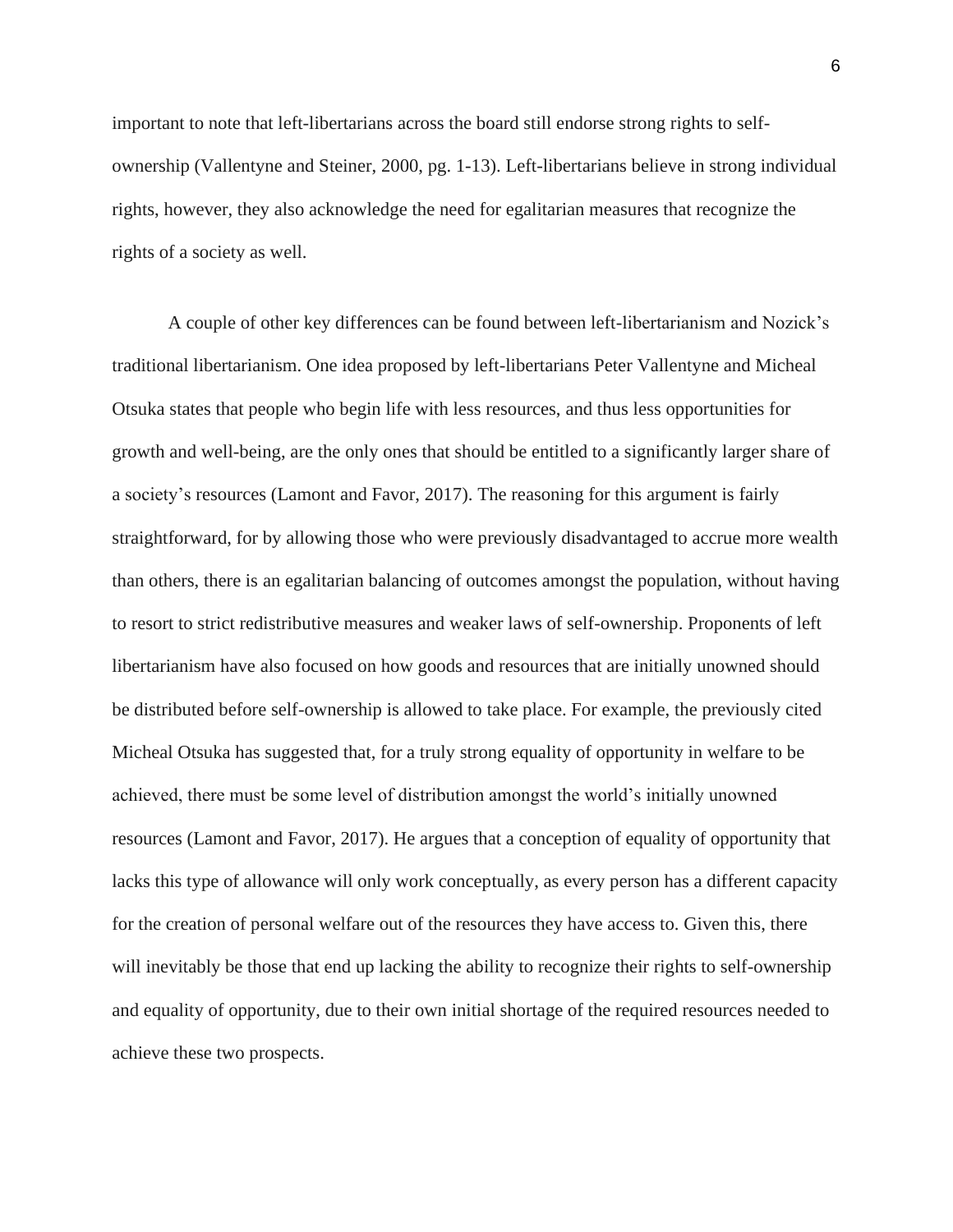### **Luck Egalitarianism**

The final theory of distributive that this paper will consider is the theory of luck egalitarianism. As a theory, luck egalitarianism prizes a version of equal opportunity within the economic system. For many luck egalitarians, from this main tenet flows the idea that distributive inequalities can only be considered just when they arise as a result of one's own personal choices, or from factors that they can be held directly responsible for (Lamont and Favor, 2017). However, like libertarianism and self-ownership principles, those who argue for luck egalitarianism have disagreed throughout the years on what constitutes as a 'just' level of equality of opportunity. One of the earliest versions of this ideal comes from arguments for a formal equality of opportunity, which stipulates that economic discrimination based upon a person's race, age, gender or any other arbitrary characteristic, is immoral in society (Lamont and Favor, 2017). A relatively uncontroversial idea, the reasoning behind this argument is that, since all of these factors are not inherited through individual choice alone, they should not be relevant in deciding how resources are distributed. One might naturally believe that a just society should give more or less resources to those who 'earn' such designations, so by ruling out individual factors one is born with, this just society can be achieved.

Unfortunately for proponents of a formal equality of opportunity, getting rid of economic opportunities that result purely from luck-based factors is not so easy. For example, a person's economic opportunities and outlook can be severely affected by a variety of other factors they will have no control over, such as: what schools they attend, their home life and the neighborhoods they grow up in (Lamont and Favor, 2017). When factors like natural talent are considered, it becomes even clearer that a formal equality of opportunity doesn't do near enough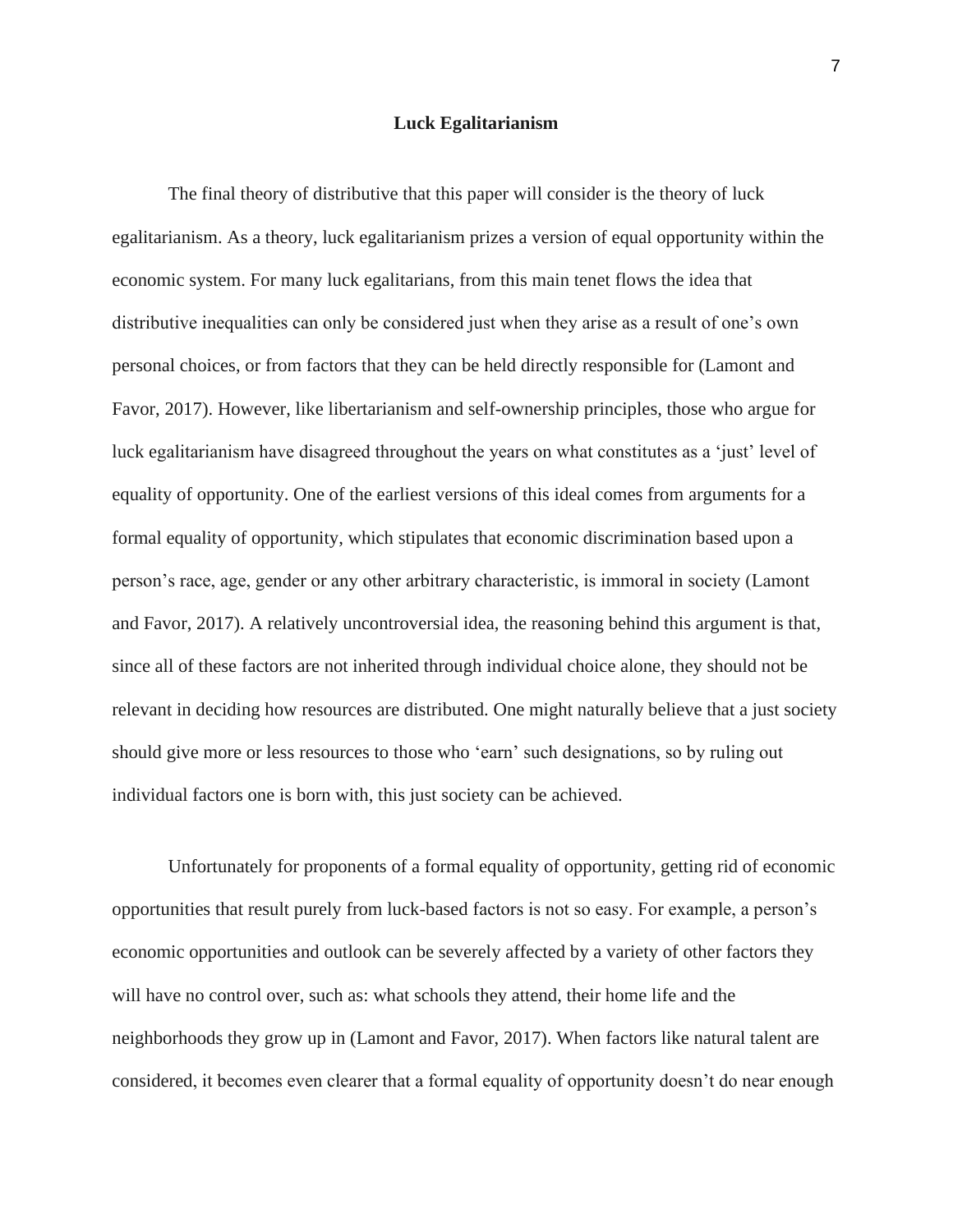to stop luck-based economic outcomes from occurring. While discrimination based on things like race, gender and age can certainly exacerbate the unchosen differences between people, it doesn't provide us with the full picture for explaining variances in economic opportunity.

To resolve this issue, the scholar Ronald Dworkin proposed creating a distinction between what he termed ambitions and endowments in a person's life (Lamont and Favor, 2017). According to his argument, ambitions are those outcomes that are a direct result of one's own choices (Lamont and Favor, 2017). For example, a person who receives a promotion because they have invested more hours into the company than anyone else would be seen as receiving that new resource disparity through ambition, as it was the result of their choice to work harder than everyone else. Endowments, as the name implies, are those things which we have no control over and which come about as a result of pure luck, or a lack thereof (Lamont and Favor, 2017). To use the previous example, a person who is explicitly denied a promotion because they had to take a week off of work to recover from a car accident that wasn't their fault would be disadvantaged due to endowments, as this car accident was the pure result of bad luck and not their own choices in the matter. In Dworkin's view, endowments should not be considered morally relevant in deciding a person's general welfare and resources in society since, after all, they are factors that are not chosen or actively pursued by that person. Instead, economic differences should mainly be influenced by a person's ambitions (Lamont and Favor, 2017), so that inequities in the system are a direct result of people's choices and hard work, not pure luck.

From these ideas' springs one of Dworkin's main arguments within luck egalitarianism, which states that everyone should begin life with the same resources as everyone else, after which everyone will be free to incur unequal economic benefits because of their own choices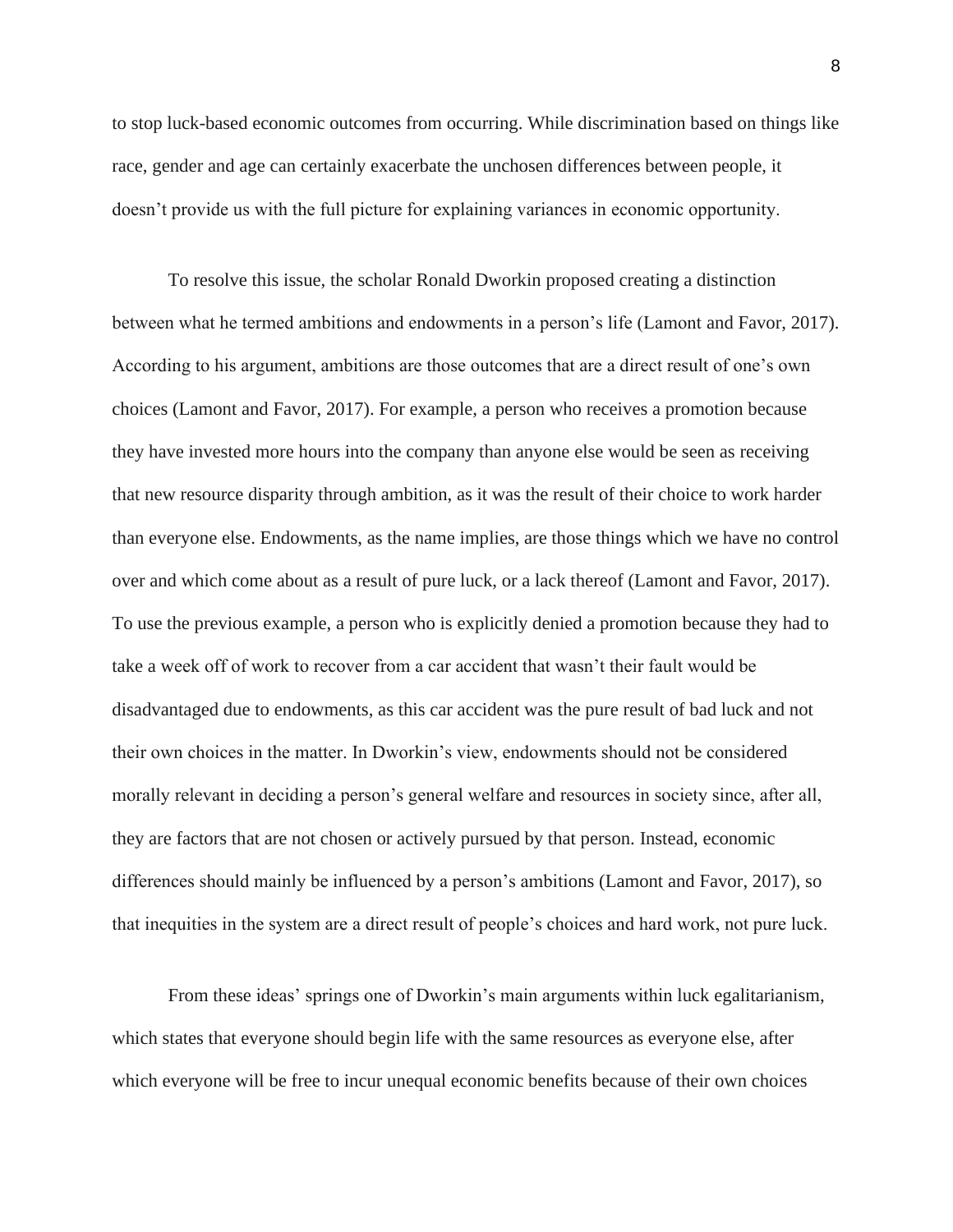(Lamont and Favor, 2017). By structuring society in this way, the thinking is that nobody will be considered disadvantaged or unjustly lacking in resources, as any economic inequalities will be a direct result of a person's actions taken after receiving the exact same resources that everyone else in society also was able to receive. If someone wanted more resources than others, then they would be free to pursue that goal under the same benefits given to everybody else. Likewise, a person cannot justly claim to be in an unfair economic situation under this system since any lack of resources would be considered to be a result of their own choices and not any starting inequalities. This has led scholars like Dworkin to argue that those who choose to work harder, and thus reap more economic benefits from that hard work, should not be required to subsidize the incomes of those who embrace a lifestyle with more free time and consequently less income (Lamont and Favor, 2017). After all, since everyone is able to start with the same amount of resources under this model, any and all economic gains can be reasonably attributed to an individual's choices and efforts, thus making it just to not redistribute after this initial starting point in resources.

Similarly, luck egalitarians have historically endorsed giving out higher initial economic compensations for those with natural endowments that might put them at a significant disadvantage within society (Lamont and Favor, 2017). Under this model, a person born with a rare autoimmune disorder might be considered a candidate for higher initial economic compensations, for without these additional resources, the medical costs to treat their chronic problems would be so great as to effectively shut this person out of the market. Likewise, not treating their autoimmune disorder would likely cause such great health problems for the person that, once again, they would be severely disadvantaged in gaining resources from the market compared to their peers. Either way, doing nothing would result in an assured decrease in that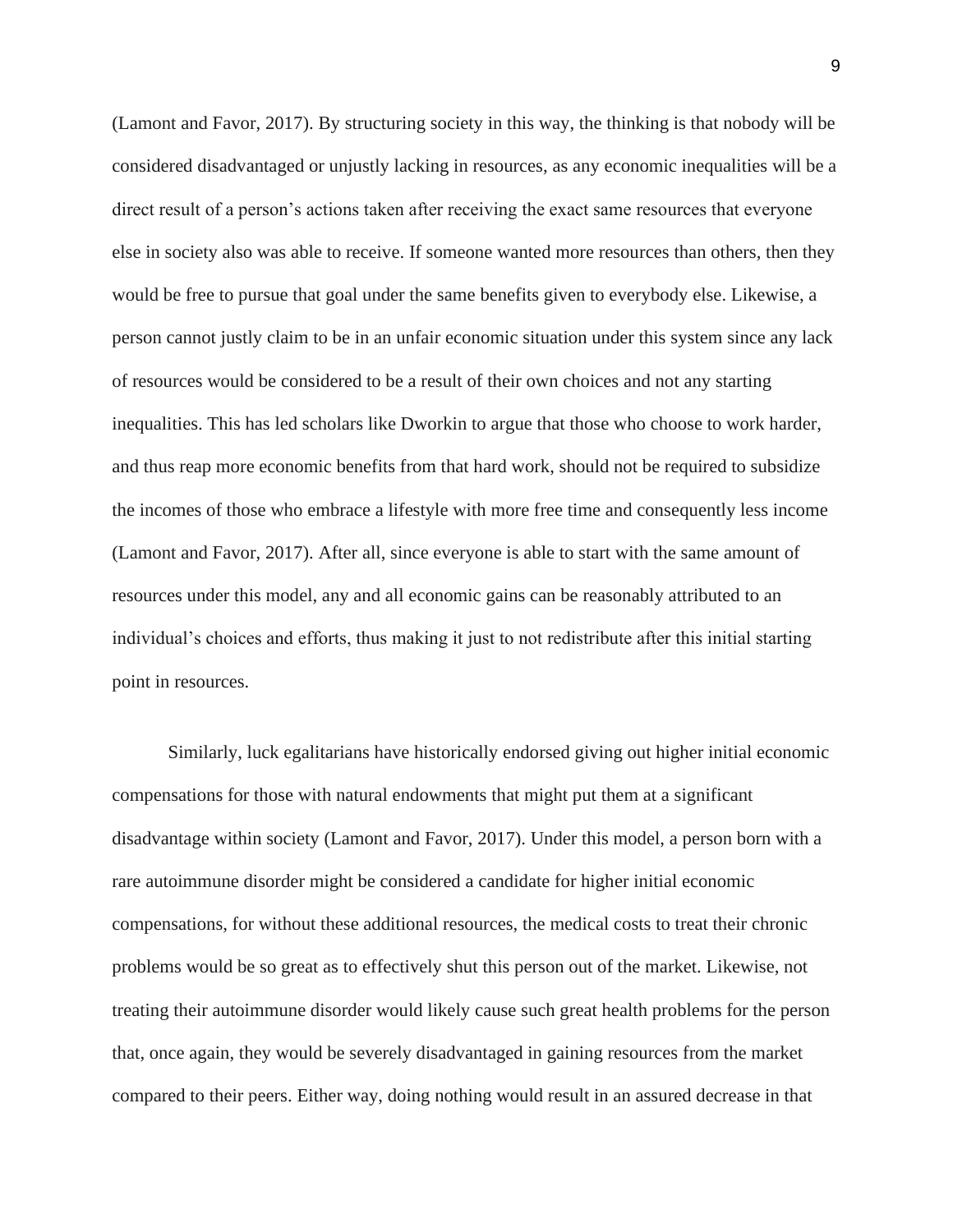person's equality of opportunity due to factors outside of their control, making a greater amount of economic compensation for those disadvantages both necessary and just.

In summary, luck egalitarianism operates primarily off of the belief that economic disparities should be the result of individual choices rather than luck. By augmenting the ideas around a formal equality of opportunity, luck egalitarians have traditionally argued that social, familial, and environmental factors should also be included when discussing a person's equality of opportunity to provide for themselves. Without things like an even starting resource point for everyone, proponents of this theory believe that inequalities due to endowments instead of ambitions will inevitably occur. For luck egalitarians then, to create a just system of distribution requires significant equality in where everyone begins, after which people are free to develop resource disparities based upon their own personal actions and effort.

#### **Oprah Winfrey**

The first billionaire that this paper will apply these theories of distributive justice to is Oprah Winfrey, who gets a score of 10 out of 10 on the Forbes self-made billionaire index (Ponciano, 2020). According to this index, which ranks billionaires upon their upbringing as well as initial resources and opportunities, Winfrey is categorized as "Self-made who not only grew up poor but also overcame significant obstacles" (Ponciano, 2020). Indeed, Winfrey faced significant challenges in her life before becoming such a wealthy public figure. For example, during her childhood and teenage years, she faced various levels of poverty, an unstable home life, sexual abuse, and teenage pregnancy (Sackey, 2017). Despite this, she is now estimated to be worth around 2.6 billion dollars, making her rise to wealth and power a particularly interesting one for these theories of distributive justice.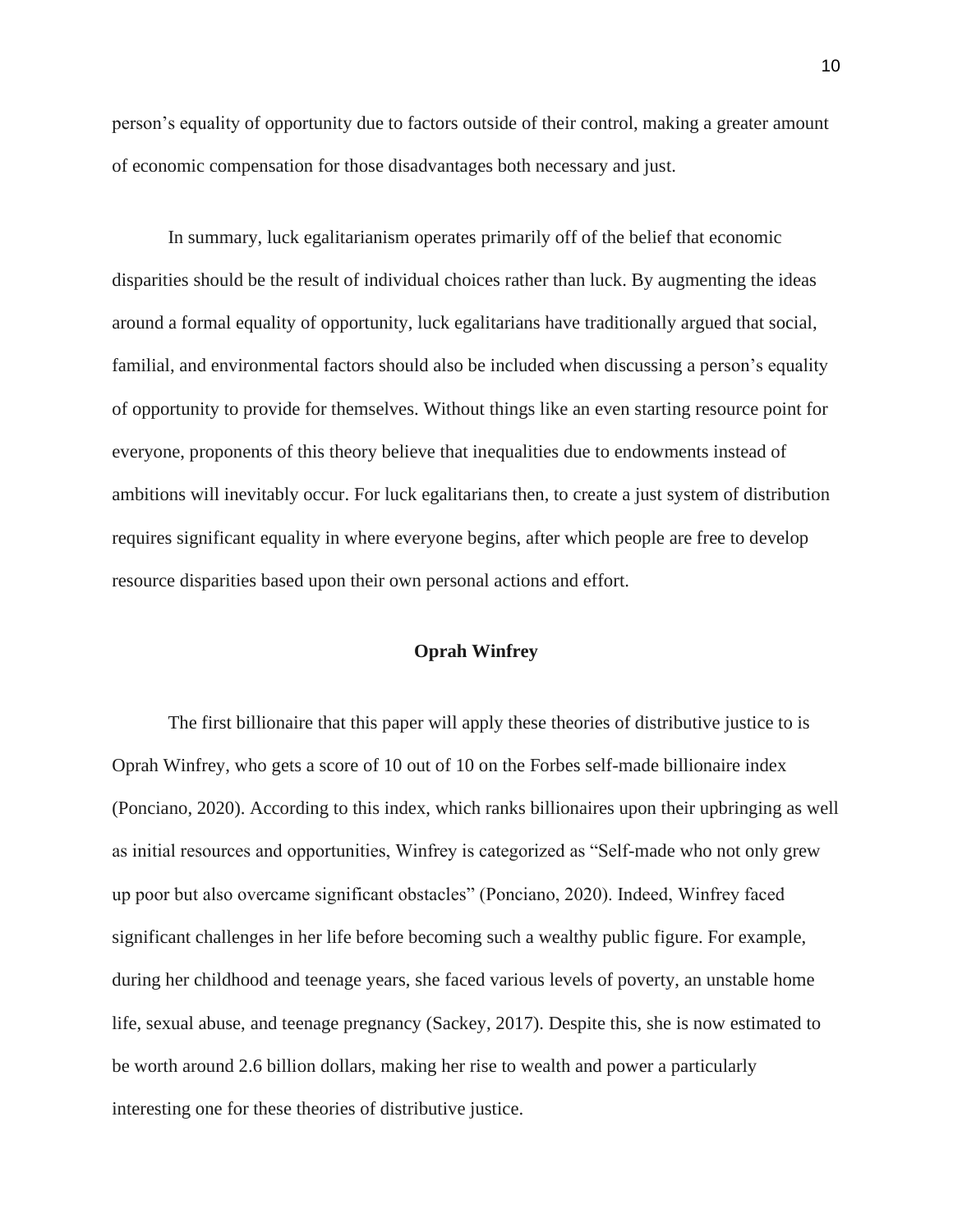As mentioned before, Winfrey was forced to overcome an inordinate number of obstacles before becoming a billionaire. She grew up poor on a farm in rural Mississippi and moved around to live with various different family members throughout her childhood. Growing up, she was sexually abused multiple times due to her mother's long work hours, had to deal with the ostracization that came with being the only African American at her high school, and gave birth to a child that died within two weeks, all by the age of fourteen (Sackey, 2017). Even after overcoming these challenges, there was nothing inherent in Winfrey's situation that guaranteed her becoming a billionaire. The success she found while running *The Oprah Winfrey Show* (previously known as *A.M. Chicago* before her arrival) can largely be attributed to her own talent and hard work, with no large inheritances or powerful corporate connections helping her out along the way. In the intervening years after becoming a national figure by the late 80s, Winfrey was able to accrue wealth through a variety of different self-made enterprises. These included a television production company, a media company, a magazine and multiple books, her own television network, and various roles in blockbuster movies (Investopedia, 2020). Indeed, Winfrey's financial ascent was characterized by entrepreneurial endeavors that couldn't be effective without the talent and self-made brand she contributed to them. Overall, contrary to some of the other billionaires on this list, much of Winfrey's wealth is derived from businesses she created and had a huge hand in shaping (Investopedia, 2020).

Within the traditional libertarian perspective, Winfrey's situation seems to not only be just, but a pristine example for the traditional libertarian that this theory of redistributive justice works. Going back to Nozick's three rules for just exchanges and acquisitions, one can argue that Winfrey hasn't broken any of them. For example, it can be argued that Winfrey has always acquired holdings in accordance with the principle of justice in transfer, as she has never had any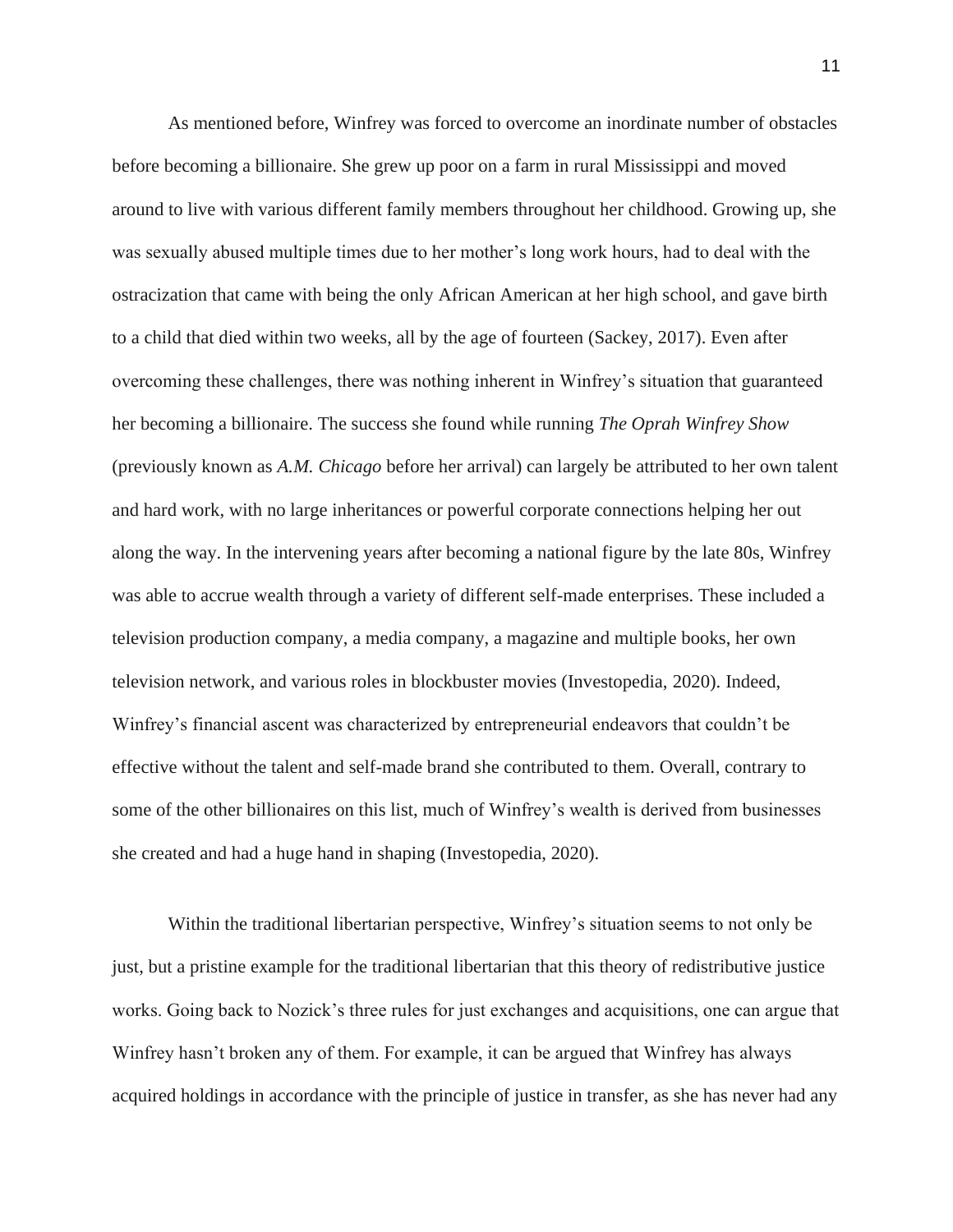public financial scandals that would indicate she hasn't followed such a principle. No allegations of misleading contracts, illegal dealings, or any other types of fraudulent activities have been reported about her businesses. Of course, one can imagine that she could have broken the principle of justice in transfer through some nefarious means that we, as the public, have simply been made unaware of. This, however, would be unfounded speculation against current public knowledge. While public knowledge can sometimes be a misrepresentation of the full truth, it will be taken as fact for the purposes of this paper, as it's currently all that can be worked with. Thus, Winfrey's endeavors can be said to fulfill the requirements of justice in transfer.

Indeed, for the traditional libertarian, Winfrey seems to have also acquired her holdings through her own volition. Growing up poor with no professional connections, it's also apparent that Winfrey did not inherit her wealth or businesses in any way. She acquired them of her own accord by taking the necessary steps to bring them into fruition. Without the contribution of her skills as an orator and businesswoman, these businesses would not exist. A great example of how Winfrey effectively created her own success can be seen in her involvement in *A.M. Chicago*. After joining the show, the value that was added became so great that the show went from one of the lowest rated to one of the highest rated talk shows within a year of Winfrey's involvement (Investopedia, 2020). After licensing the show, it was subsequently renamed *The Oprah Winfrey Show*, and Winfrey was able to acquire much of the wealth it generated. Clearly, Winfrey has added a great deal of value to these organizations. Even though making one's money through effort is just as acceptable a form of ownership under traditional libertarianism as, say, an inheritance (Lamont and Favor, 2017), Winfrey's case still inadvertently supports traditional libertarianism. One could argue that redistribution is unneeded, after all, if someone as disadvantaged as Winfrey can still rise to the highest echelon of wealth.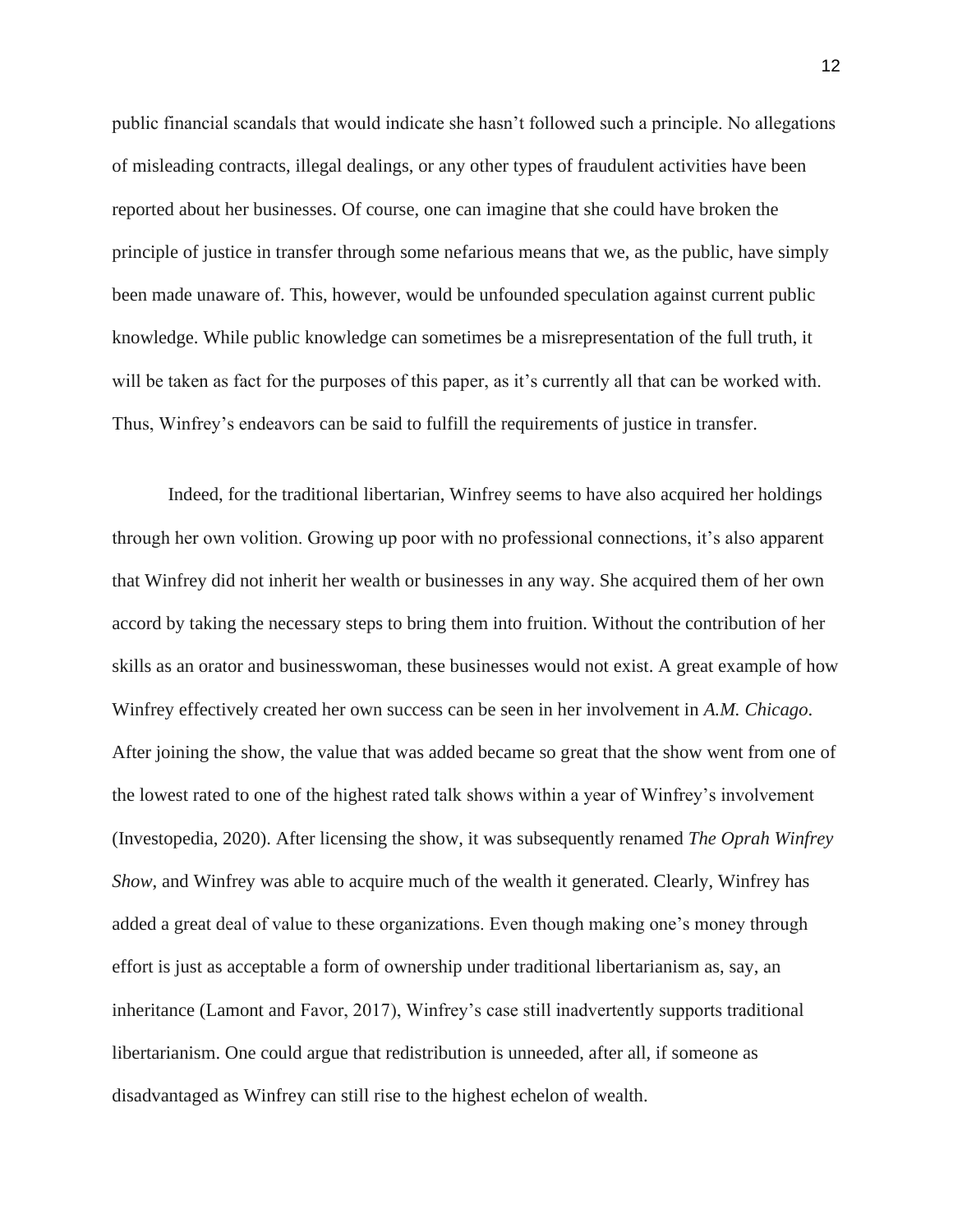For luck egalitarians, Winfrey does succeed in conforming to the principles of a formal equality of opportunity. After all, as a black woman who grew up poor, Winfrey didn't belong to any groups that have traditionally received economic advantages within American society. Instead of receiving her wealth as a result of an arbitrary characteristic she was born with, it can be argued that Winfrey in fact had to struggle more to amass her fortune, since she belonged to a group that has been financially roadblocked throughout much of American history.

When the ideas of 'ambitions' and 'endowments' are considered, Winfrey's right to her wealth stands upon shakier ground in the eyes of the luck egalitarian. Of course, many of the outcomes in Winfrey's life can be designated as 'ambitions'. Finishing high school after losing her child, applying herself in college, bringing *The Oprah Winfrey Show* to the forefront of national television, and founding multiple media companies were all a result of her own choices in the matter, a result of her effort to create the changes she wanted to see. One can imagine that, if Winfrey had applied a lower amount of effort during any of these points in her life, she would not have risen to the level of success that she currently enjoys.

The problem, of course, comes when Winfrey's endowments are considered. More specifically, Winfrey's talent for communication and conversation is a huge endowment that she had no control over receiving. Since this talent was something she showcased at a very early age, even winning \$500 for a speaking competition at the age of seven (Sackey, 2017), it's clear she didn't make a choice to receive this talent. This was something gifted to her out of pure luck, something that gave her an edge over others when it came to accruing resources. What really makes this endowment concerning is not that she has an endowment, indeed, all of us have some to a certain extent, but rather the fact that her endowment was what allowed her to excel and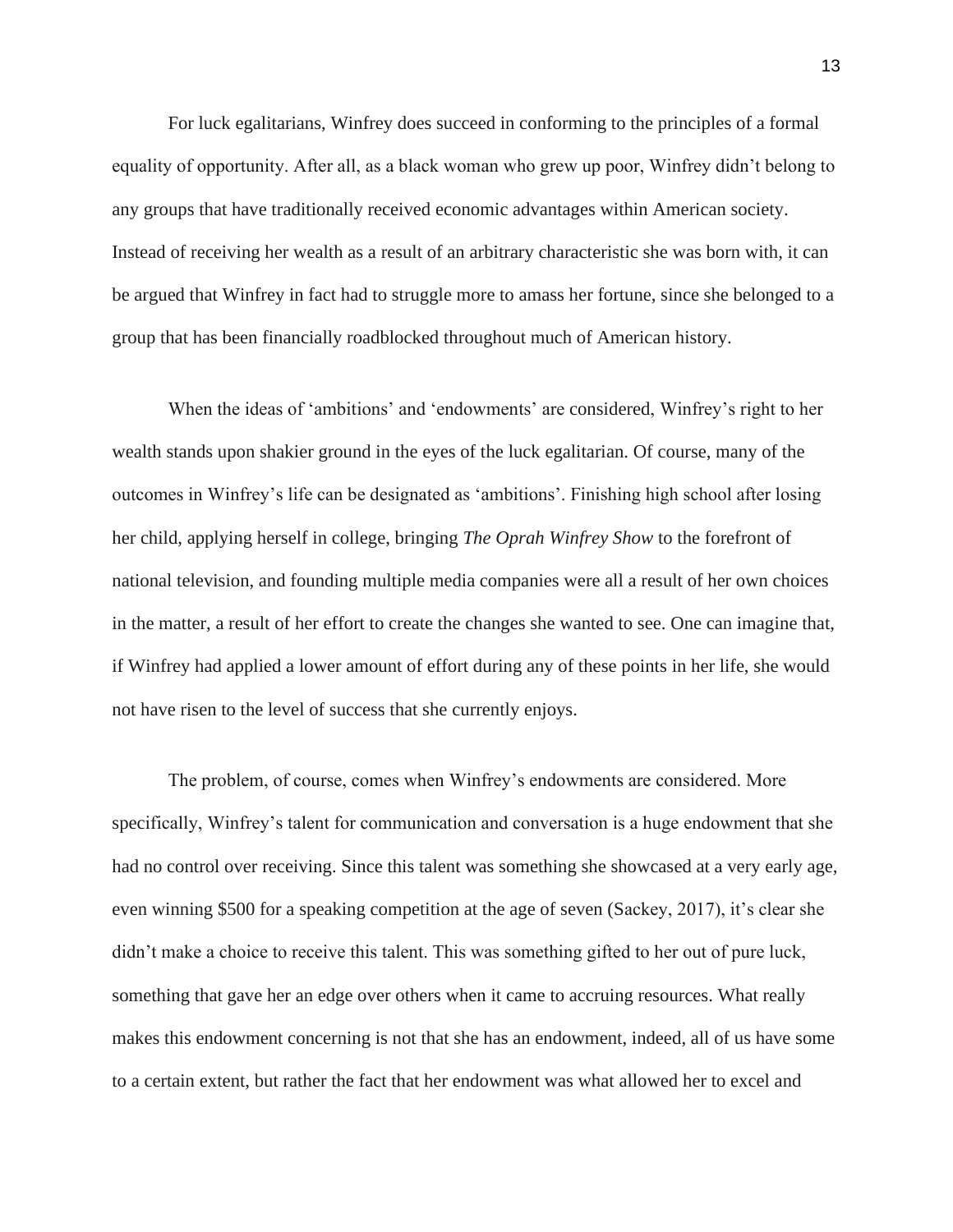make all of her money later on in life. Without this talent for communication, Winfrey wouldn't have been recognized in college for a job at a news station, she wouldn't have been asked to lead *A.M. Chicago* and she wouldn't have been able to make it into the hit morning talk show it became without her oratory skills. In all these situations, she did work hard and invested a lot of her energy into the success of her endeavors. One can't run one of the most influential talk shows in recent memory for twenty-five seasons by sitting around and doing nothing, after all. Yet, if she didn't possess her propensity for communication, there's a good chance that no amount of hard work on her end would've made her endeavors succeed in the way they did and allow Winfrey to become a billionaire as a result. Under the rule of luck egalitarianism, Winfrey would certainly enjoy a higher level of wealth, but because her efforts were so greatly emboldened by that initial 'endowment' of talent, it becomes unclear whether that higher level of wealth should be to the tune of billions of dollars.

Now, if talents are not considered to be an unfair starting point within a society of luck egalitarians, Winfrey is justified in her accumulation of wealth. Under Dworkin's utopia, it's an equal amount of resources initially given to everyone that makes a society just, and effort worthy of reward (Lamont and Favor, 2017). Since Winfrey was actually born with fewer resources than the average American, the wealth she's accumulated certainly can't be attributed to an unjust starting point in her life. Instead, this wealth would be attributed to Winfrey's choices and efforts. Thus, according to this view, Winfrey is justified in her wealth and faces no moral predicament of redistribution.

Overall, Winfrey would be justified in at least some portion of her fortune under the views of luck egalitarianism. It can even be argued that her only detracting factor, her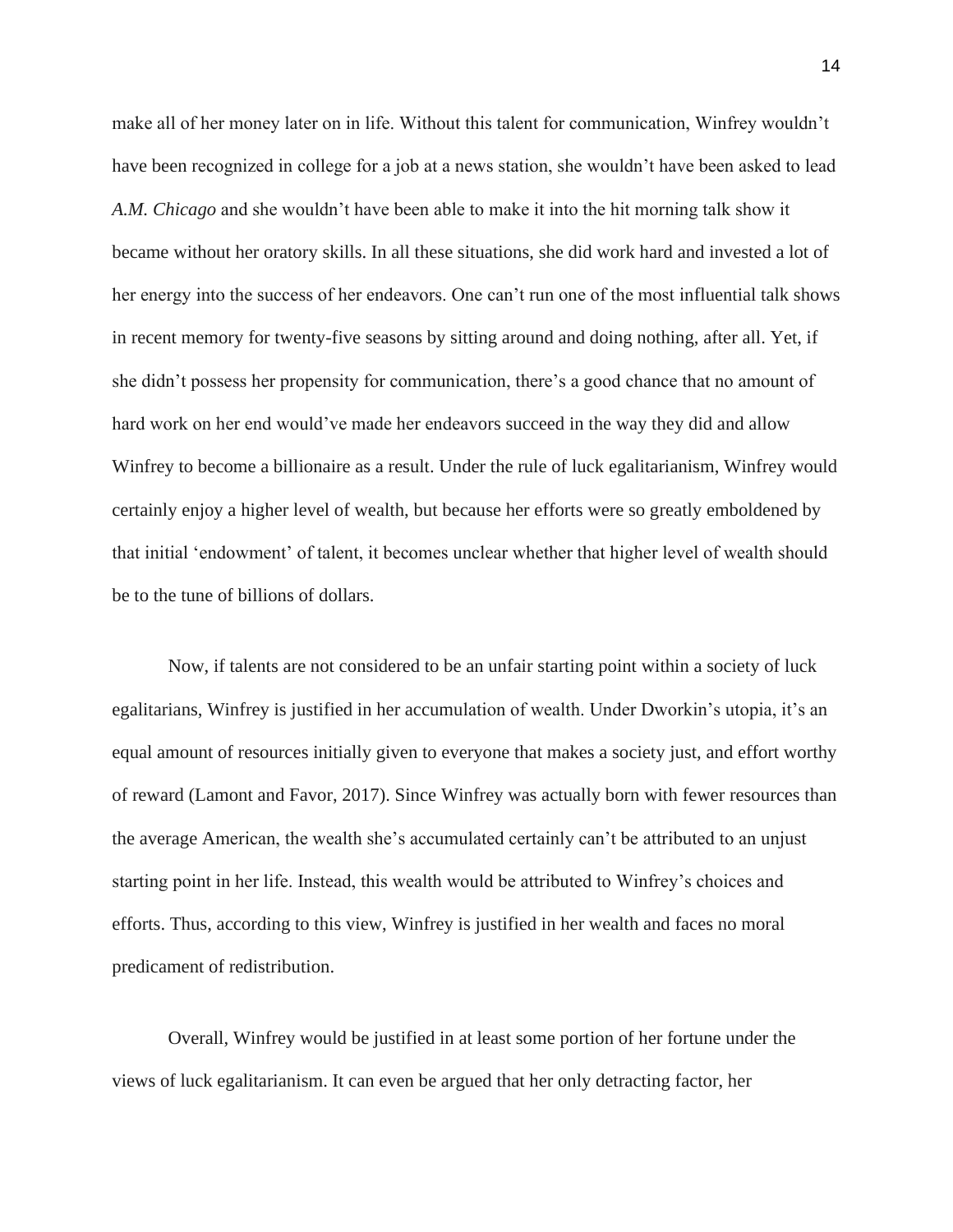recognizable talent for communication, eventually turned from an 'endowment' into an 'ambition' because she invested so much time and effort in developing the skill. Clearly, Winfrey did not allow this initial talent to wither away or remain unused, rather, she consistently made the choice to utilize it and thereby strengthen the skill as a result. Even though she was gifted with this talent, it was through much of her own volition that she pursued opportunities, jobs, and a career that developed the skill. As such, Winfrey can be viewed as conforming to the ideals of justice laid down by luck egalitarianism. If it's to be believed that, through her own choice in the matter, her initial talent for communication turned into a recognizable moneymaking skill, then Winfrey is justified in her level of wealth according to this theory.

Within left-libertarianism, a fairly simple case can be made for Winfrey justly owning all of her wealth. The best argument in Winfrey's favor comes from the left-libertarian idea that those who start life with less resources should be the only ones allowed to accrue much larger sums of wealth (Lamont and Favor, 2017). As has been noted throughout the discussion on Winfrey, her upbringing was filled with a significant lack of monetary and social support. Compared to the other billionaires on this list, and indeed, most Americans, Winfrey's childhood allows her to be justified in amassing a significant amount of wealth according to leftlibertarians.

Of course, since there is no consensus on what a reasonably "significant" amount of relative resources are, some left-libertarians might still view Winfrey as undeserving of her wealth. While it's inarguable that Winfrey endured a lot during her upbringing, one could still make the argument, though it may sound cruel, that she simply didn't endure enough to warrant the wealth of a billionaire. After all, \$2.6 billion is a vast sum of money. If Winfrey's situation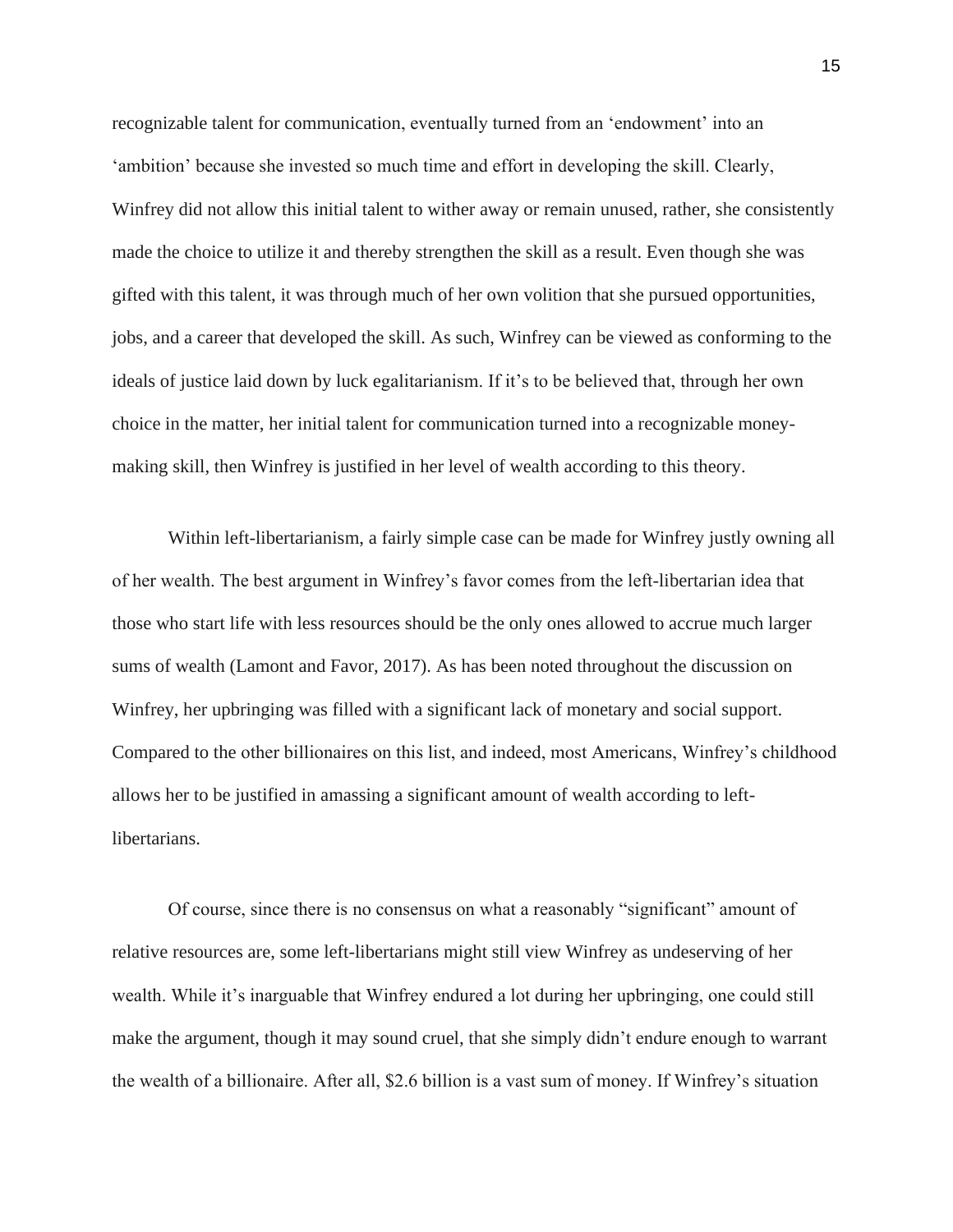allows over \$1 billion in wealth, then how much would the former child soldier be entitled to make? Or the child who grew up picking cans out of trash piles for money to survive? One can imagine that these individuals would be beginning life with far fewer resources than Winfrey, thus making them, theoretically, entitled to earn hundreds of billions of dollars. Still, since this paper is viewing distributive justice through a national perspective, Winfrey can be said to be justified in her wealth. There are certainly individuals across the world who were given fewer initial resources than Winfrey, but since Winfrey was given far fewer initial resources relative to most other American children, she fulfills the criteria for this argument.

Winfrey also conforms to the idea within left-libertarianism that simply possessing property, without being involved with it in any way, shouldn't make a person wealthier (Lamont and Favor, 2017). Once again, looking at Winfrey's enterprises, it's apparent that she is involved to a certain degree in their success. Unlike a hedge-fund manager who may buy up a majority of a company and then do nothing to oversee its operations, Winfrey's businesses are built around her brand and personality. Without her involvement, they wouldn't succeed as much as they do.

Overall, Winfrey conforms to the ideals left-libertarians espouse. While some may argue that the lack of resources she was born into doesn't warrant being worth \$2.6 billion, this is an unnecessarily harsh sentence given the relative poverty Winfrey was born into in the United States. By also satisfying left-libertarian arguments about possessing property, Winfrey is justified in her wealth according to this theory of distributive justice.

#### **Richard Sackler**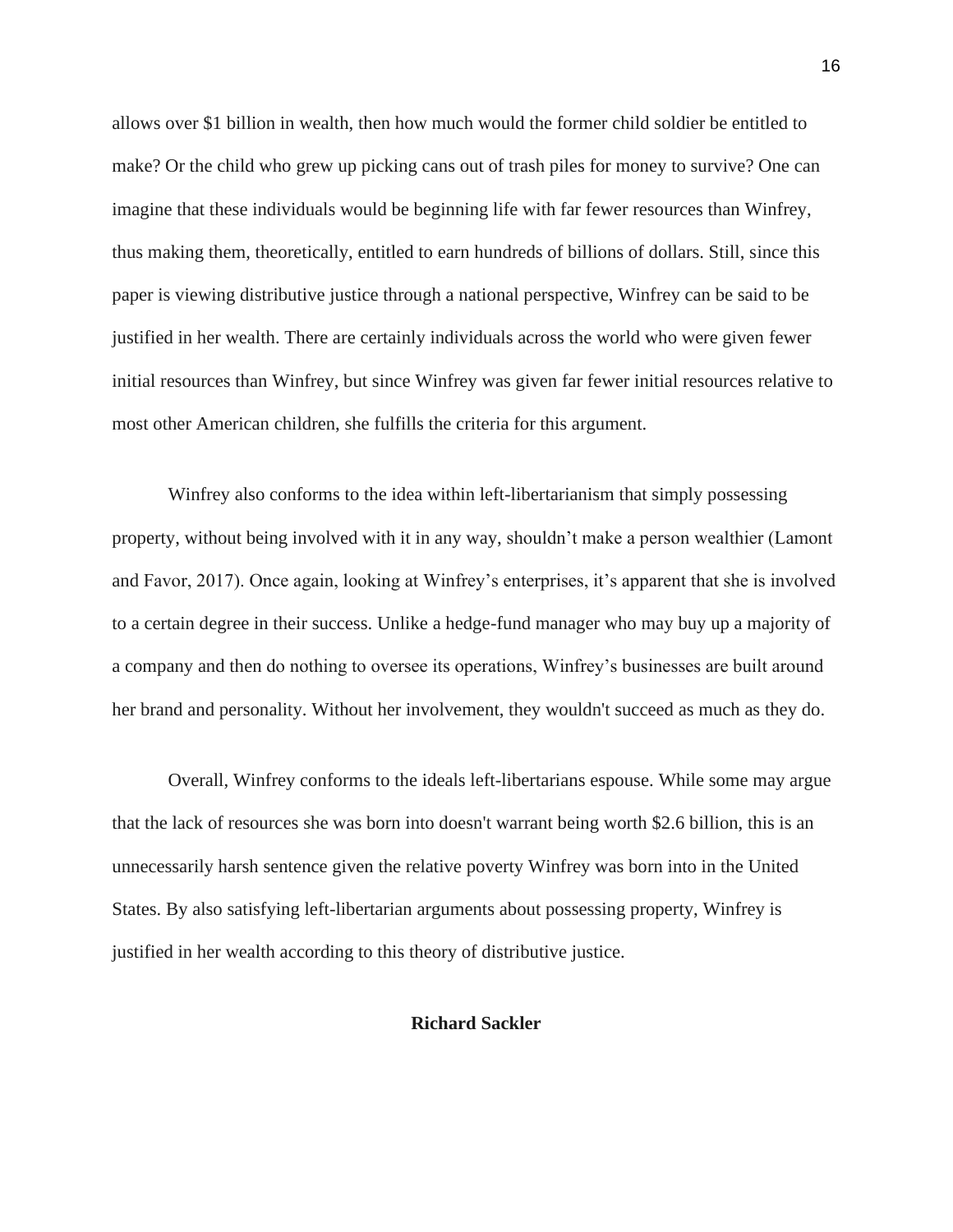The second billionaire this paper will consider is Richard Sackler. Although his net worth is unknown, he is part of the Sackler family, a wealthy American family that is currently valued at \$10.8 billion (Forbes, 2020). Richard Sackler also has not been given a self-made score on Forbes, but because he is the son of Raymond Sackler, one of the three brothers who founded Purdue Pharma and made it so profitable, he would most likely be given a score of 3 or 4 since he has inherited his fortune but has also helped to increase it (Ponciano, 2020). As the acting president of Purdue Pharma between 1999 and 2003, as well as its co-chair later on, Sackler had major influence over the company in the years leading up to the prescription opioid crisis that has currently claimed over 247,000 lives since 1999 (CDC, 2020). The use of OxyContin, Purdue Pharma's flagship painkiller product, became particularly widespread during this period and accounted for a large amount of opioid prescriptions (DeWeerdt, 2019). Given this, Sackler's right to his fortune becomes questionable amongst all three theories of distributive justice.

Despite an aversion to redistribution, traditional libertarians would not view Richard Sackler as having acquired his wealth in a just manner. Importantly, Sackler's actions over the course of the opioid epidemic conflicted with the principle of justice in transfer. After multiple lawsuits and investigations into the matter, it was found that, while president of Purdue Pharma, Sackler repeatedly shunned reports describing how addictive and fatal the drug OxyContin could be (Lopez, 2019). Worse, Sackler's company publicly claimed that OxyContin wasn't as addictive as other opioids, and that it was the most effective way to treat pain. It turns out that both of these claims were patently false and that Sackler knew them both to be false long before the information was discovered (DeWeerdt, 2019). Even though the company was fined in 2007 for hundreds of millions of dollars for lying about these aspects of the drug, the company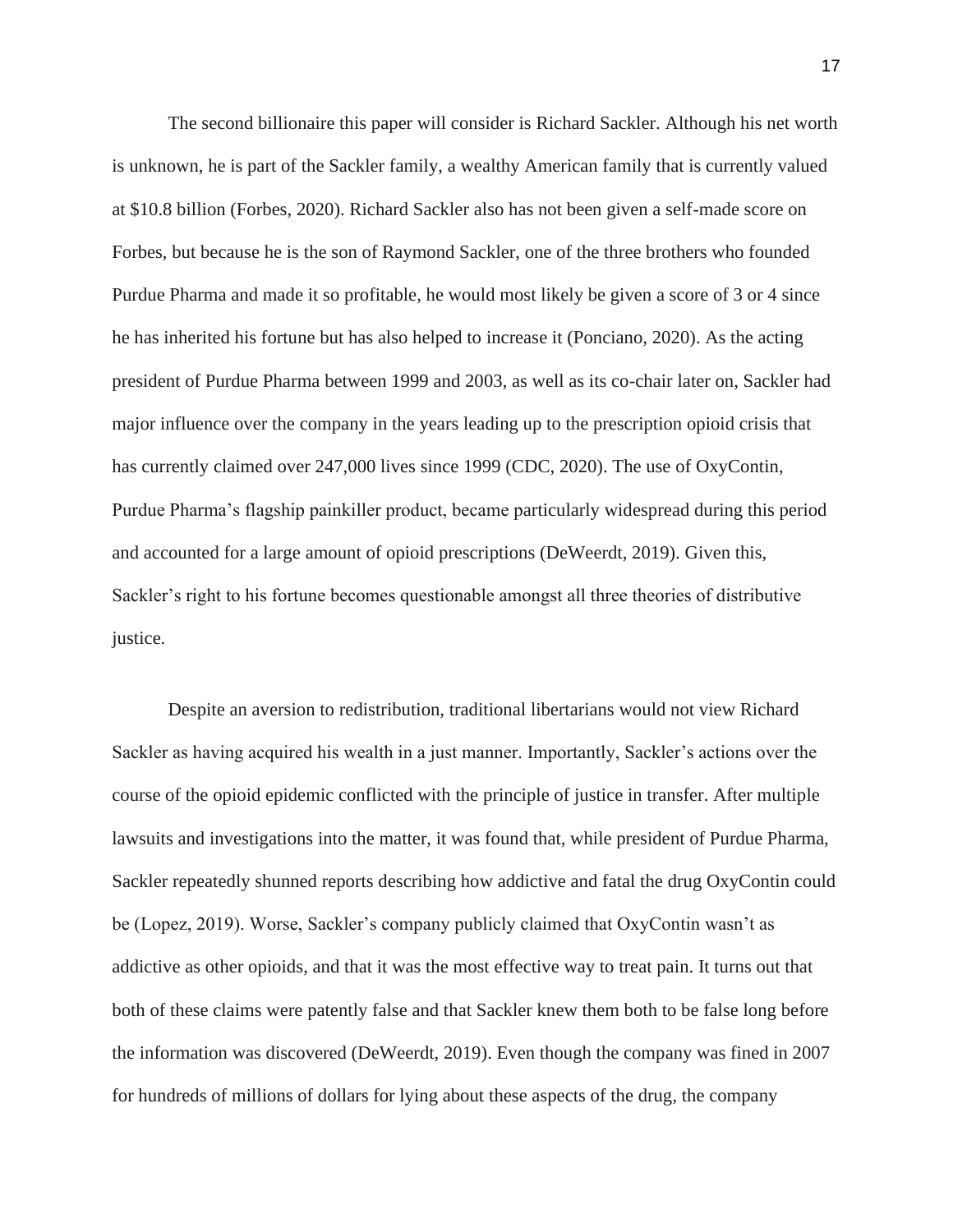continued to market OxyContin to physicians and patients as a safe and effective treatment for pain, conveniently leaving out how addictive it actually was (DeWeerdt, 2019). If one thinks about the sale of OxyContin as a sort of contract; with physicians, distributors, governments, hospitals and patients, then it's clear that Sackler was intentionally falsifying information about the business and its product in order to receive a larger profit. In this way, the sale of OxyContin and the transfer of wealth that resulted was unjust in the eyes of traditional libertarianism. By breaking the rules set by the principle of transfer, Sackler would not be entitled to any of the resources gained by the sale of OxyContin. Considering the fact the Sackler family made a staggering \$13 billion from the sale of OxyContin alone (Hopkins, Scurria, 2019), it's fair to say that a large majority of Sackler's wealth was unjustly acquired and therefore unethical in the eyes of traditional libertarianism.

For luck egalitarians, Sackler's case for retaining his resources is similarly bleak, albeit for different reasons. To begin with, the outcomes in Sackler's life that can be chalked up as 'endowments' are both more prolific and more pronounced compared to his 'ambitions'. For example, while his educational attainment in the form of a degree and M.D. can be considered a result of his own choice to work hard, there was also a level of luck involved in getting these degrees. After all, Sackler was the son of Raymond Sackler, a wealthy physician and businessman who helped to start Purdue Pharma. It's not hard to conceive that, given this situation, Sackler was highly encouraged to become a doctor himself. Things like educational connections and financial costs for med school were no problem for Sackler, purely because of the luck of his circumstance. Degrees aside, it's Sackler's high-level involvement with Purdue Pharma that places him squarely in the camp of those whose resources have been attained primarily by 'endowments' rather than 'ambitions'. Without the luck of being born within the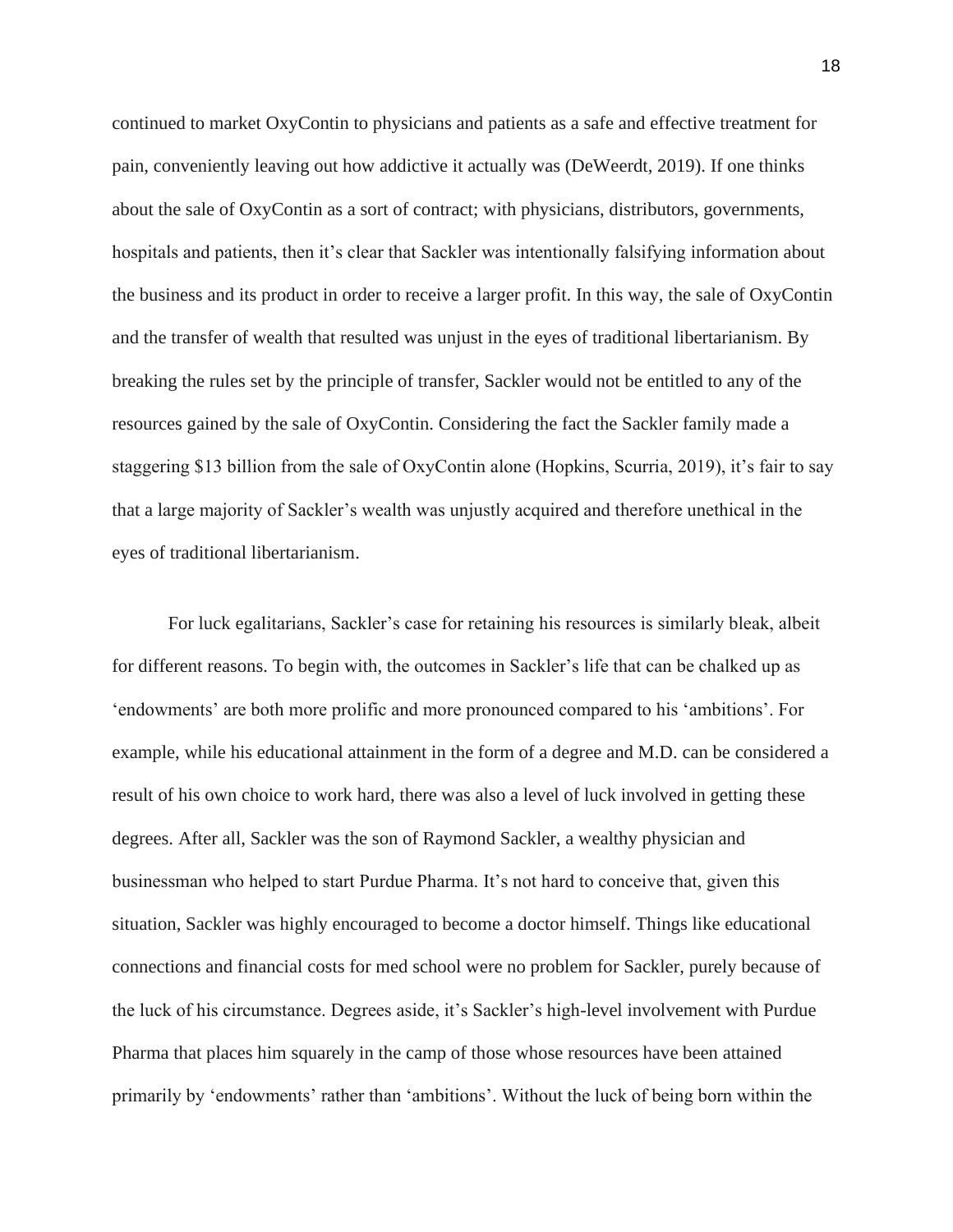Sackler family, there's very little chance Sackler would've been able to assume high-ranking (and monetarily rewarding) positions in the company so quickly. Indeed, Sackler is known to have hardly worked as a physician, opting instead for a role as assistant to the president of Purdue Pharma in 1971, three years before he became a licensed physician in Connecticut (Munson, 2019). The idea that Sackler would've never become president of the company later on, without this initial involvement, is also not too hard to assume. Additionally, Sackler's financial stake in the company was basically assured by birth, making much of the money he made from his ownership in Purdue Pharma an 'endowment'.

Since the idea of an equal resource starting point is crucial for the luck egalitarian (Lamont and Favor, 2017), Sackler ends up undeserving of his wealth for this reason as well. By being born into such an already successful family, Sackler was given an unequal breadth of opportunity and was privy to ownership in the company based solely upon his lineage. As such, the disparity in resources between Sackler and the average American would not be considered just. Even though he did take some direct action that influenced how much money he would make, such as attending college and getting his medical degree, these personal actions were easier to accomplish because of Sackler's unequal starting point in life. In the world of luck egalitarianism, Sackler may still be entitled to a larger amount of resources than others due to his efforts, however, because his current efforts are not extraordinary in any way, they would not be deserving of the billions of dollars Sackler is now worth. It is also important to note that luck egalitarians would be unlikely to condone Sackler lying about OxyContin and might even consider him unworthy of his fortune for that reason alone, just like the traditional libertarian. This section is more to point out that, even if Sackler hadn't engaged in these activities, he still wouldn't be considered justified in his wealth according to the theories of luck egalitarianism.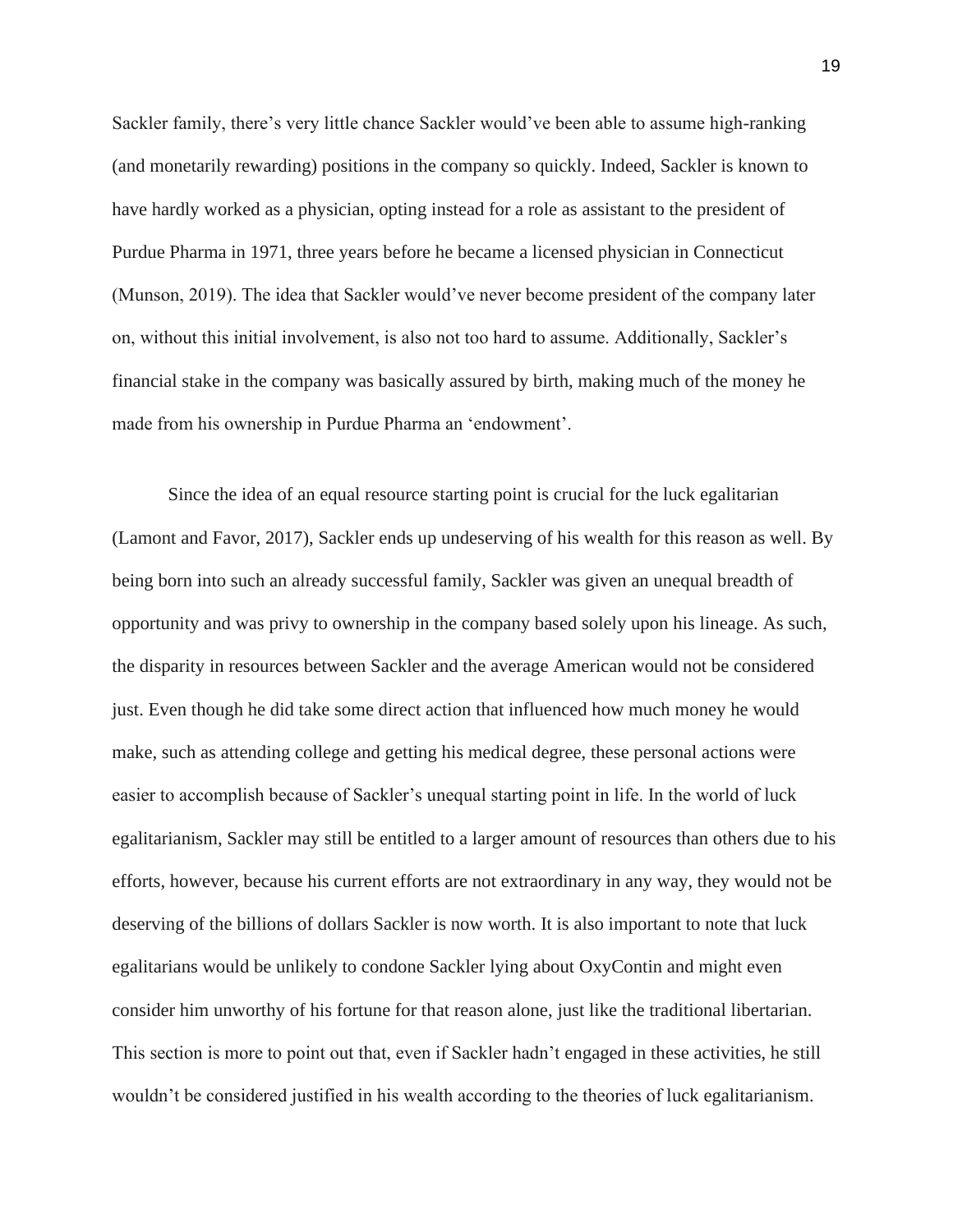In the eyes of left-libertarians, Sackler is undeserving of his wealth. Importantly, Sackler did not begin life with less resources. In fact, as the other theories have shown, he was able to grow up in a very wealthy family, one that possessed lots of resources and provided him with a multitude of opportunities. As some left-libertarians have argued, only those who were born with less resources should be able to have a disproportionate amount of wealth later on (Lamont and Favor, 2017), thereby making Sackler's wealth undeserved, according to this view.

Of course, one could argue that Sackler had no choice in the matter. He was born into a wealthy family, yes, but not through any nefarious action of his own. This person could argue that, because of this, redistributing Sackler's wealth for a choice he didn't make is ludicrous. The problem is, Sackler wouldn't have become a billionaire without the circumstance of his birth and the opportunities it provided him. As was discussed in the section on luck egalitarianism, Sackler's success came as a direct result of his connection to the Sackler family. If Sackler had gone off and started his own company, building it by himself with much of his own knowledge and effort, then this counterargument might have some ground to stand on. In that world, it would seem unfair, to a certain degree, to castigate Sackler's hard work because of the circumstances of his birth. However, in the real world, following this form of logic is a doubleedged sword in defense of Sackler. If choices are what matters in determining wealth, as the counterargument clearly implies by suggesting Sackler had no choice in the matter, then yes, Sackler shouldn't have less wealth because of his circumstances. Likewise, he shouldn't have any of the wealth he has either, since it was mostly accrued through arbitrary circumstances. Thus, the argument of the left-libertarian still holds.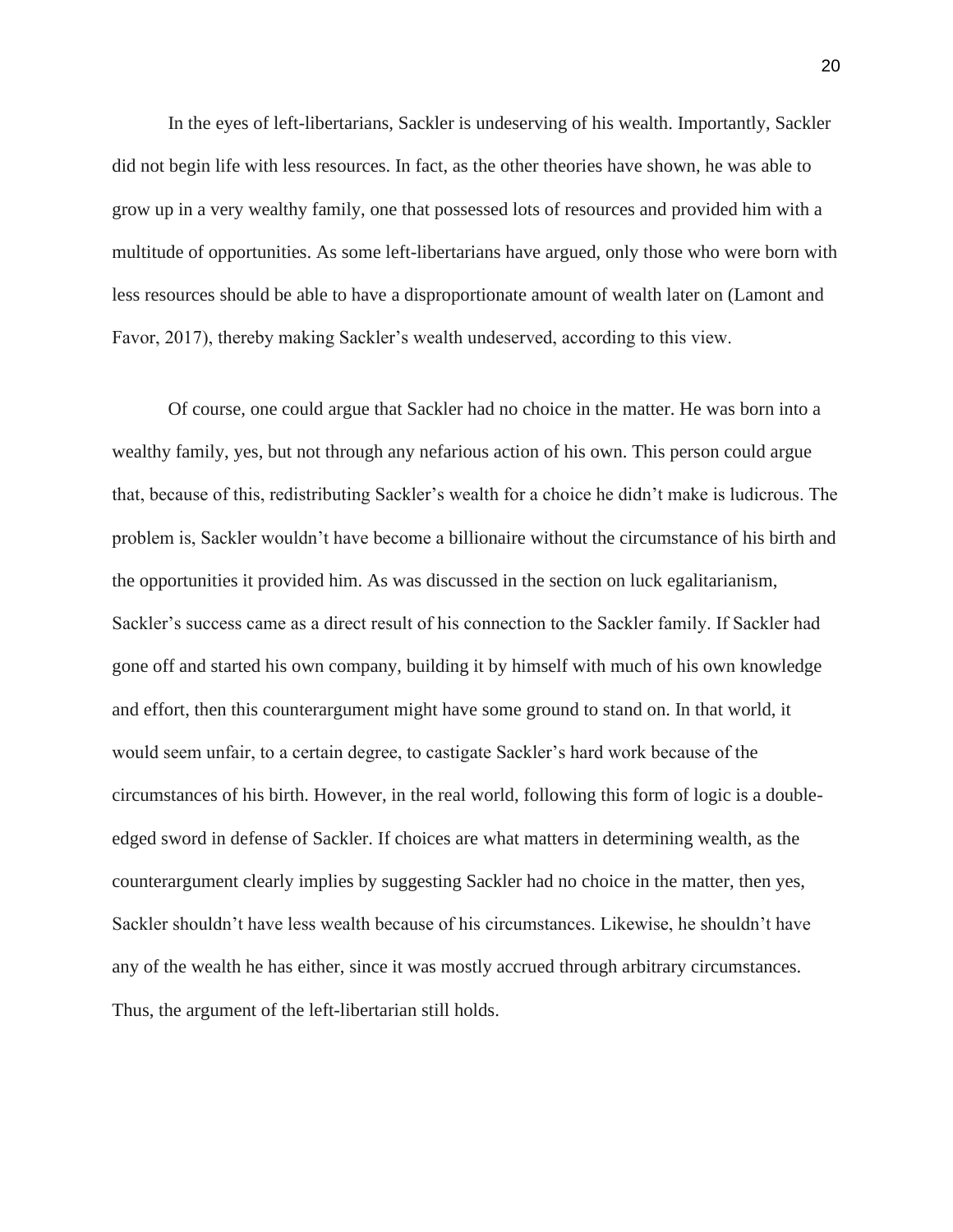Overall, under left-libertarianism, it's Sackler's large inheritance that makes his situation quite unjust. Although self-ownership is important, and the left-libertarian would support Sackler's right to own part of the company and do with it what he pleases (within the bounds of what is morally acceptable, of course), it's this incredibly unequal initial distribution that hurts Sackler's case for being deserving of his wealth.

#### **Jeff Bezos**

The final billionaire that this paper will consider is Jeff Bezos. As of April 2021, Bezos has been valued to be worth \$196.4 billion (Forbes, 2021), making him the richest billionaire in this analysis by far. On the Forbes self-made index, Bezos has also been given a score of 8, a position defined as "Self-made who came from a middle-class or upper-middle class background" (Ponciano, 2020). As the founder and CEO of Amazon from its inception in 1994 to 2021, Bezos played a crucial role in overseeing the company's rise to a current valuation of over \$1 trillion by 2020 (Palmer, 2020). Given his role in Amazon's development and his upbringing in a traditionally middle-class environment, Bezos seems to have a case for retaining his wealth amongst all three theories of distributive justice.

For traditional libertarians, Bezos is generally deserving of his wealth, although a point of contention can be made. For example, in regard to the principle of justice in transfer there have been instances where Amazon has breached its contracts with workers. Recently, Amazon was recently forced to pay \$61.7 million to settle a recent charge by the FTC that Amazon had withheld tips from Amazon flex drivers (FTC, 2021). Under the principle of justice in transfer, fraud or stealing that occurs in contracts like the one Amazon had with its drivers means that Amazon, and Bezos, are not entitled to whatever money they made by doing this. Still, this is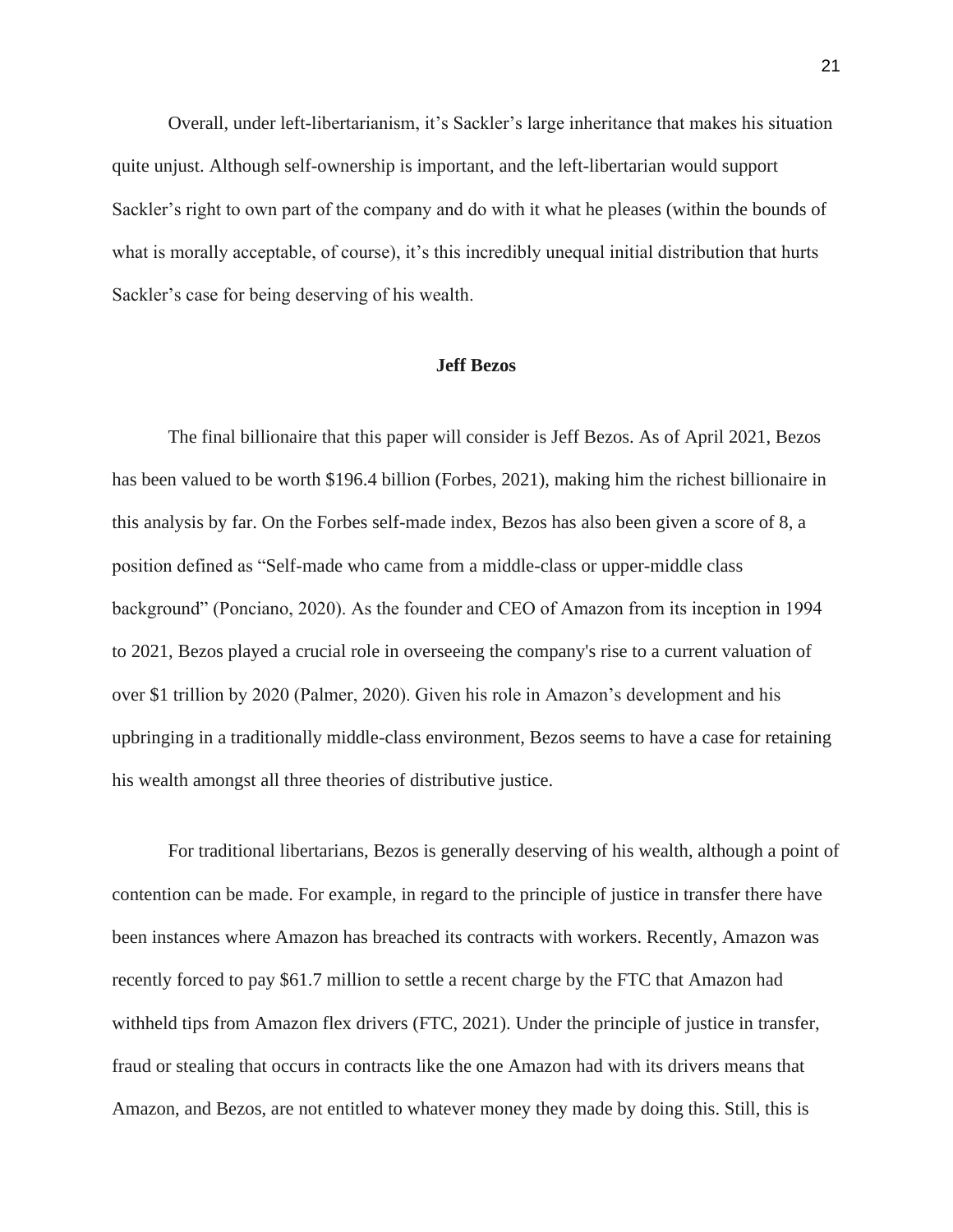only one case against the many contracts Amazon has made, meaning it can be presumed that a significant portion of Bezos's wealth was made according to the principle of justice in transfer.

Like Winfrey, Bezos's case serves as a real-world example to the traditional libertarian that this theory is indeed just. Without Bezos's vision and effort, Amazon would not exist. As the company's original founder and its CEO for most of the company's history, Amazon's success is virtually inseparable from Bezos himself. He created his wealth "from the ground up" so to speak, with a relatively small amount of help compared to most other billionaires. Once again, if a child from a middle-class home can eventually become one of the world's richest people, then surely there is already justice in the system, and redistribution is not required. Overall, Bezos can be viewed as deserving of his wealth according to traditional libertarianism. While he has deviated from its rules before, the majority of his wealth has come while conforming to the principle of justice in transfer, and thus, was made ethically.

Within luck egalitarianism, Bezos's claim to his wealth is dependent upon whether his success was the result of personal effort rather than natural talent. For example, the outcome of Bezos graduating from Princeton, as well as his lucrative jobs in tech, banking, and hedge fund investment, could be viewed as either 'endowments' or 'ambitions'. As a child, Bezos was reported to be quite intelligent and a burgeoning inventor (Clifford, 2017). Eventually becoming the valedictorian of his high school, it's clear that Bezos had a substantial amount of natural talent growing up. If one approached his life from the perspective that, without this natural talent, Bezos wouldn't have been able to continue succeeding in life and eventually found Amazon, then one could make the case that his vast fortune was really the indirect result of an 'endowment' in the form of his intelligence and creativity.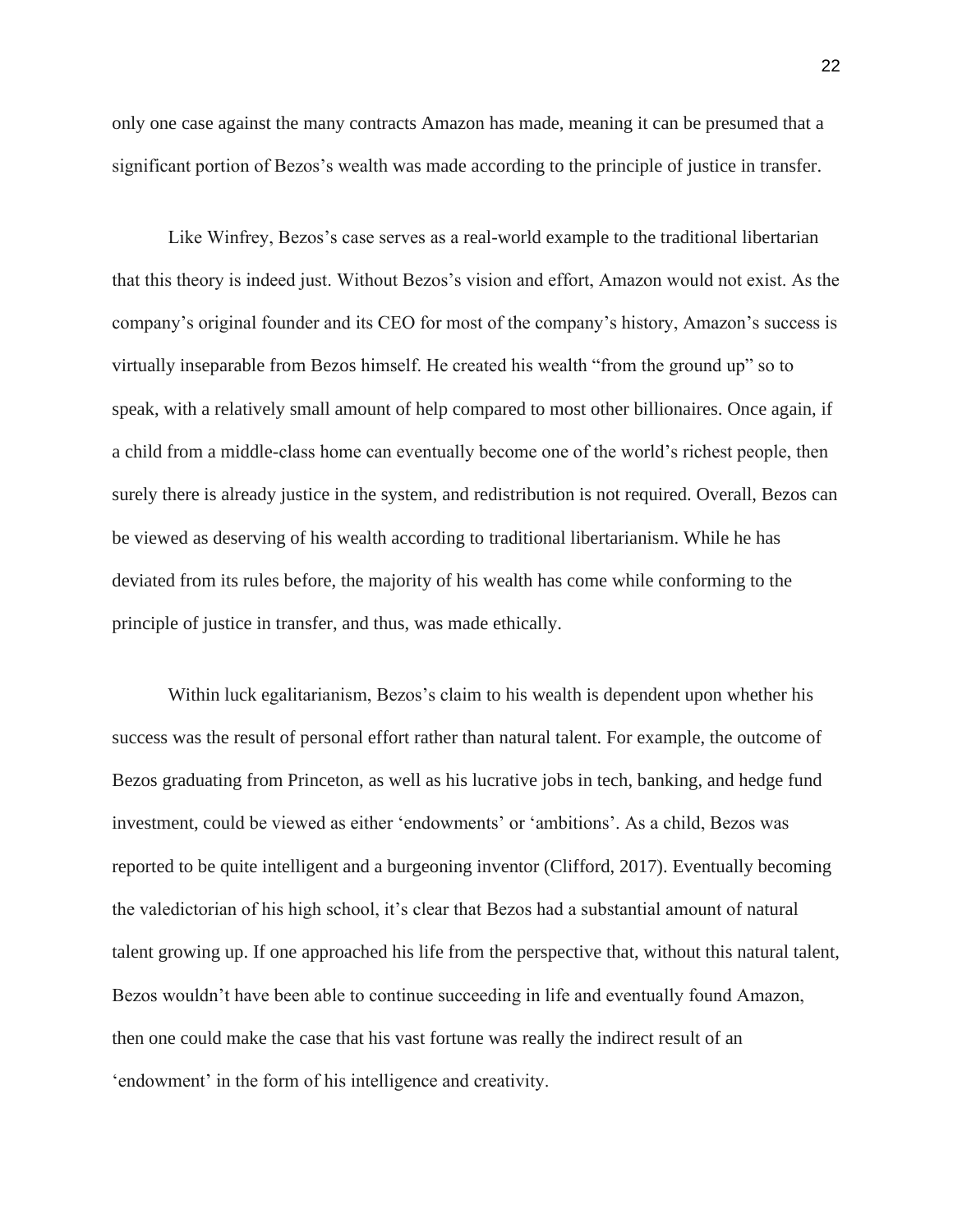Still, this type of argument is hampered by the fact that Bezos did seem to take a large amount of control over his life. Even though he may have been of an above average intelligence, graduating from an ivy-league school and then getting job offers from multiple companies upon graduation, without the help of any network from his parents, does require a certain level of commitment and effort. Most importantly, Bezos's decision to quit a lucrative job, found Amazon, and work hard to grow the company into what it is today are all personal decisions that he himself made and pursued. Since his wealth is primarily derived from the success of Amazon, and Amazon was more or less a direct result of his efforts, it makes sense then that the success of Amazon was an 'ambition' for Bezos. With this line of thinking, Bezos would be considered ethical according to luck egalitarians, as what's morally relevant is a person's 'ambitions' and not their 'endowments' (Lamont and Favor, 2017).

Arguments can also be made for and against Bezos conforming to the idea of an equal starting point in resources. Born to a 16-year-old mother and an eventually absent father (Clifford, 2017), Bezos certainly didn't begin life with any substantial financial privilege. Even though his situation did improve later on when his mother remarried, it can't be said that Bezos grew up wealthy or upper-middle class. As such, while Bezos wasn't significantly disadvantaged like Winfrey, he also wasn't privy to the type of financial privilege that Sackler was able to enjoy. By growing up middle class, it can be argued that Bezos started with the amount of resources luck egalitarians might consider to be a reasonable starting point. However, since many other Americans weren't able to start with this same number of resources, it can still be argued that Bezos had a small financial advantage growing up and is consequently not deserving of all his wealth. This financial advantage can also be seen in the \$300,000 his parents loaned him to help start Amazon (Fabiano, 2019). While certainly not an exorbitant amount of money, it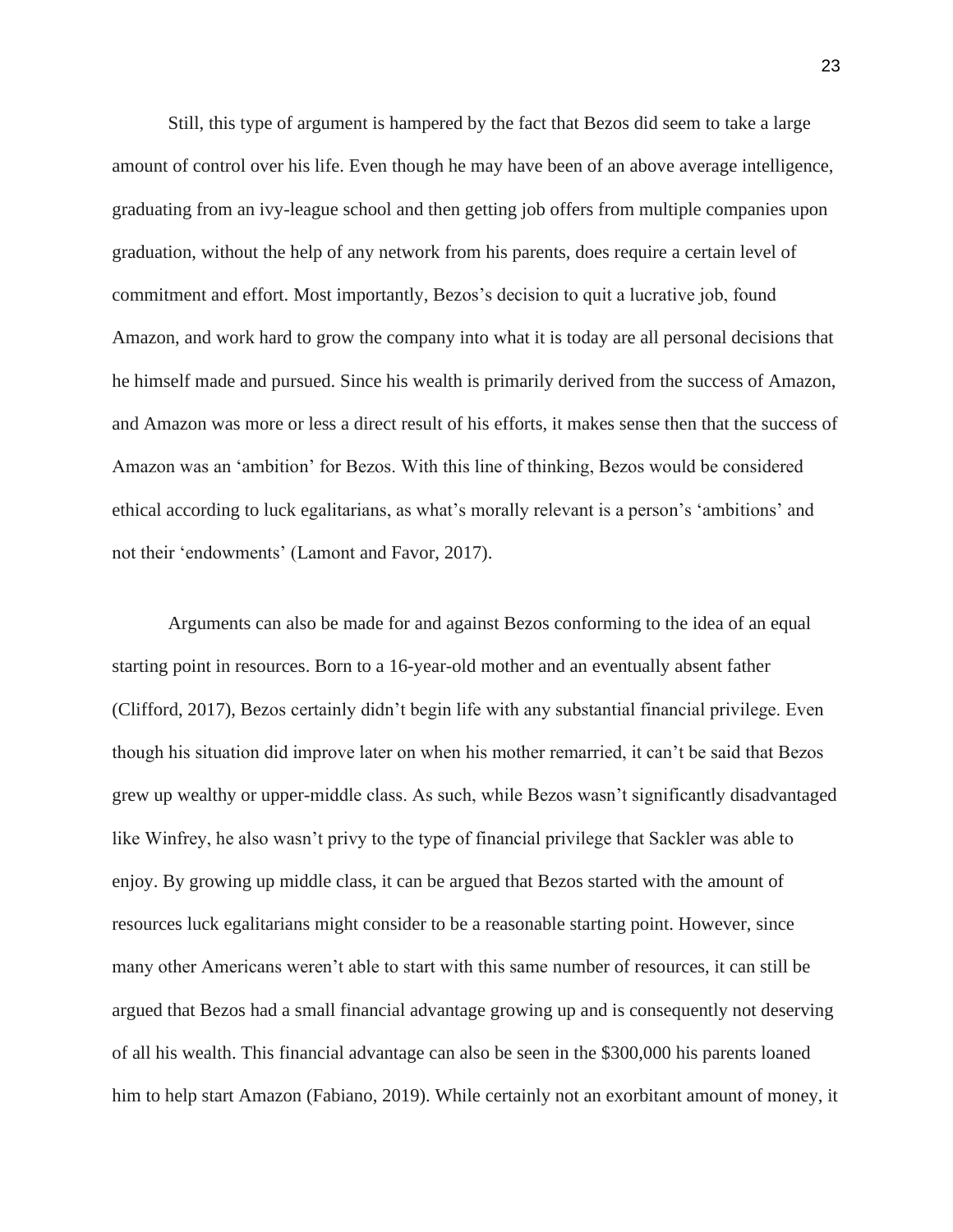was crucial in getting Amazon off the ground, and since it was given to Bezos from the pure luck of his parents having that money to give, Bezos's ensuing success with the company can be partially seen as an outcome of inequality as a result.

Overall, luck egalitarians would differ on whether Bezos is deserving of some, or even all, of his wealth. If natural talent and financial assistance from his parents are considered defining aspects of his wealth, then he is not deserving of it. However, if his personal efforts, choices, and actions are perceived as more morally relevant, than he is deserving of this wealth. To take the middle ground, this paper argues that, under luck egalitarianism, he is deserving of a portion of his wealth, however, he is not justified in retaining the full \$196.4 billion he's currently worth, given the aforementioned circumstances that allowed him to succeed.

For left-libertarians, Bezos's situation is a nuanced one, but ultimately, he is undeserving of his wealth under this theory. Although Bezos is entitled to his rights of self-ownership over the wealth he's made, the left-libertarian would take issue with the fact that Bezos didn't come from a relatively impoverished background, as well as the degree of his wealth. By growing up in a middle-class household, it can't be argued that Bezos grew up with less resources than most, but it also can't be fully argued that he grew up with more either. Since it's those who began life with less resources that are entitled to a significantly larger portion of resources later on, it seems like Bezos can only claim a moderate amount of unequal resources under left-libertarianism. His beginning prospects were not harsh enough to warrant a significantly larger amount, rather, because he was given a middle-class lifestyle with adequate food, schooling, and the like, he is not justified in accumulating huge sums of wealth similar to the \$196.4 billion he currently possesses.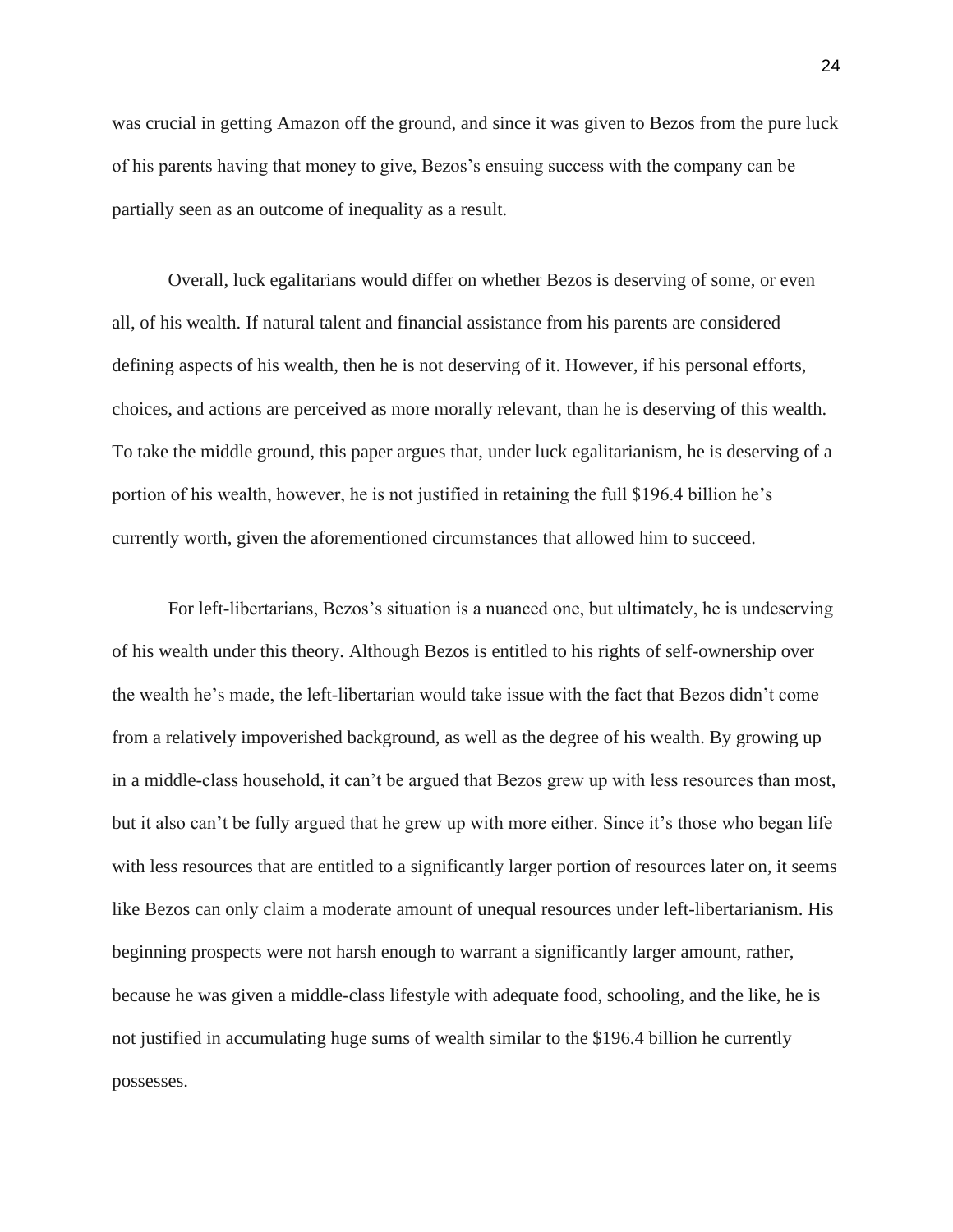The major factor that precludes Bezos from justifying his wealth under left-libertarianism is, to put it bluntly, the fact there's just so much of it. For proponents of this theory, a vastly unequal ownership of the external world is to be avoided (Lamont and Favor, 2017). After all, this is one of the key ways in which left-libertarians differ from traditional libertarians. While the traditional libertarian takes no issue with Bezos's truly staggering sum of money, the leftlibertarian can't fully endorse his possession of these resources, regardless of how he received them. The fact of the matter is simply that, if enormous unequal ownership by one individual is to be avoided, Bezos should not be allowed to have the amount of money he has. To put his resource discrepancy into more concrete terms, reports in the last few years have found that, for the average American worker (on a median income of \$46,800) to make as much as Jeff Bezos is currently worth, they would have to work nonstop for 2.8 million years and not spend any money in the process (Merelli, 2019). Such a level of resource discrepancy is staggering, not in the least because 2.8 million years is almost ten times the length of all recognized human history. Considering the fact that this information was created two years ago, when Bezos was worth only \$131 billion, it's clear that this inequality in resources has only increased in the intervening years.

Overall, while Bezos was certainly faced with a greater lack of resources compared to Sackler or another billionaire of similar upbringing, his initial situation still doesn't allow him, according to left-libertarians, to have as much wealth as he currently holds. More importantly, Bezos's unbelievable amount of wealth is unjust in and of itself for the left-libertarian, as it represents an enormously unequal amount of ownership.

## **Final Thoughts**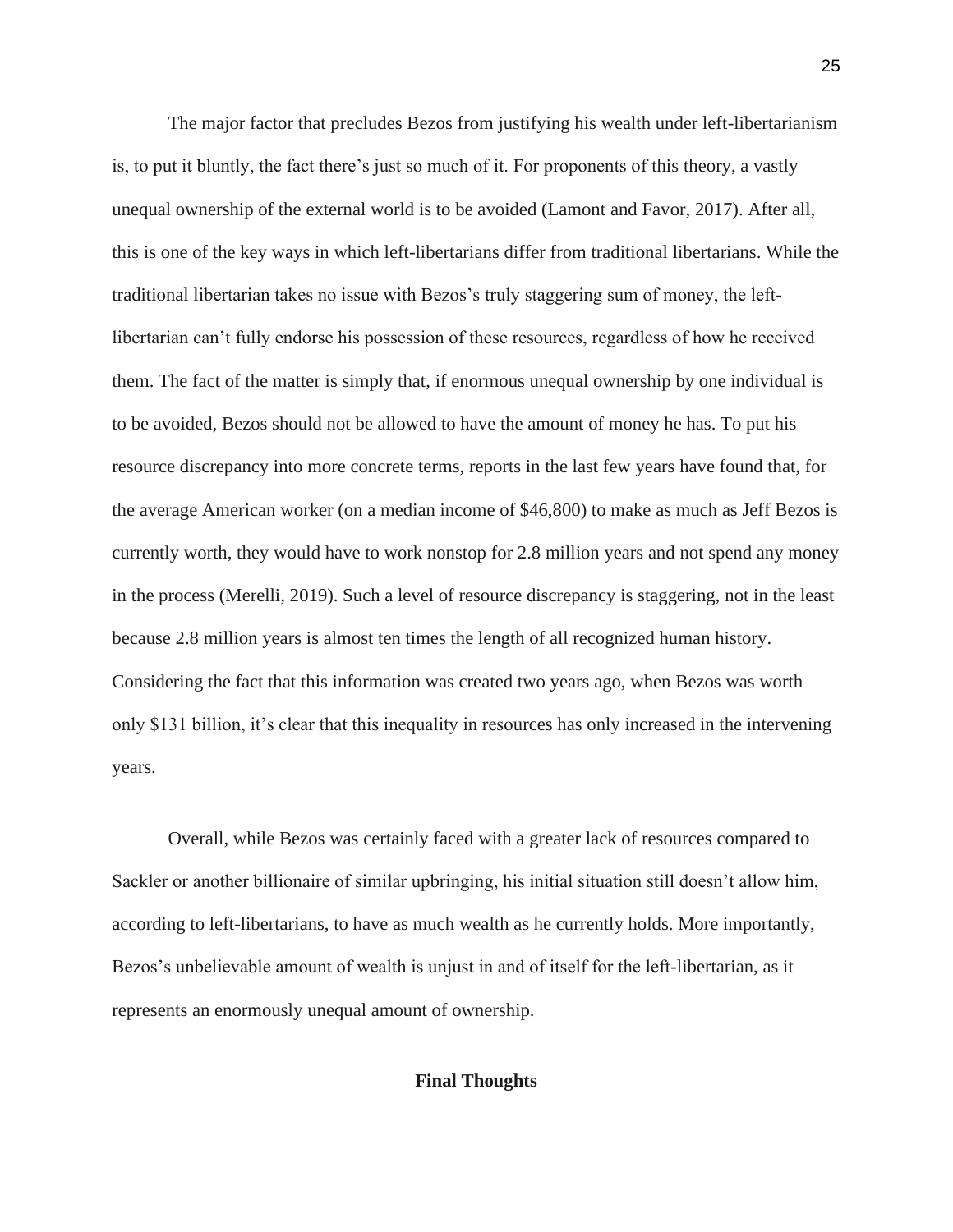After judging Winfrey, Sackler and Bezos by these three theories of distributive justice, I believe a few different arguments can be made. To begin with, I would argue that a lenient version of traditional libertarianism is what is currently being followed in the United States. After all, this theory is the only one that even comes close to viewing all of the billionaires in this paper as justified in their wealth. Given its dislike of distribution, it's no wonder that traditional libertarianism would be the theory of choice for a country currently undergoing continual wealth concentration amongst the nation's highest earners. If either luck egalitarianism or leftlibertarianism were the dominant theories of distributive justice, there would likely have been some prior reaction to this wealth concentration. While many might decry the 'unfairness' of Sackler's inheritance or Bezos's loan from his parents, there are no legal avenues in the U.S. for redistributing their income based on these factors. Instead, the only significant wealth redistribution that's occurred in all three cases has come when a billionaire has broken the principle of justice in transfer.

For example, although the lawsuit is still unresolved, Sackler and his family have currently agreed to pay \$4.3 billion in a settlement over the opioid crisis (Spector, 2021). This might sound like the U.S. conforming to the tenets of traditional libertarianism, but I would argue it's actually a clear example of the country's leniency when it comes to punishing those who break the principle of justice in transfer. As stated before in this paper, it's estimated that the Sackler family made over \$13 billion from selling OxyContin (Hopkins, Scurria, 2019). If the U.S. was truly following the ideals of traditional libertarianism, then the above settlement would need to begin somewhere around \$13 billion, as all of this money was earned in an unjust manner. Thus, while the U.S. certainly attempts to follow the doctrine of traditional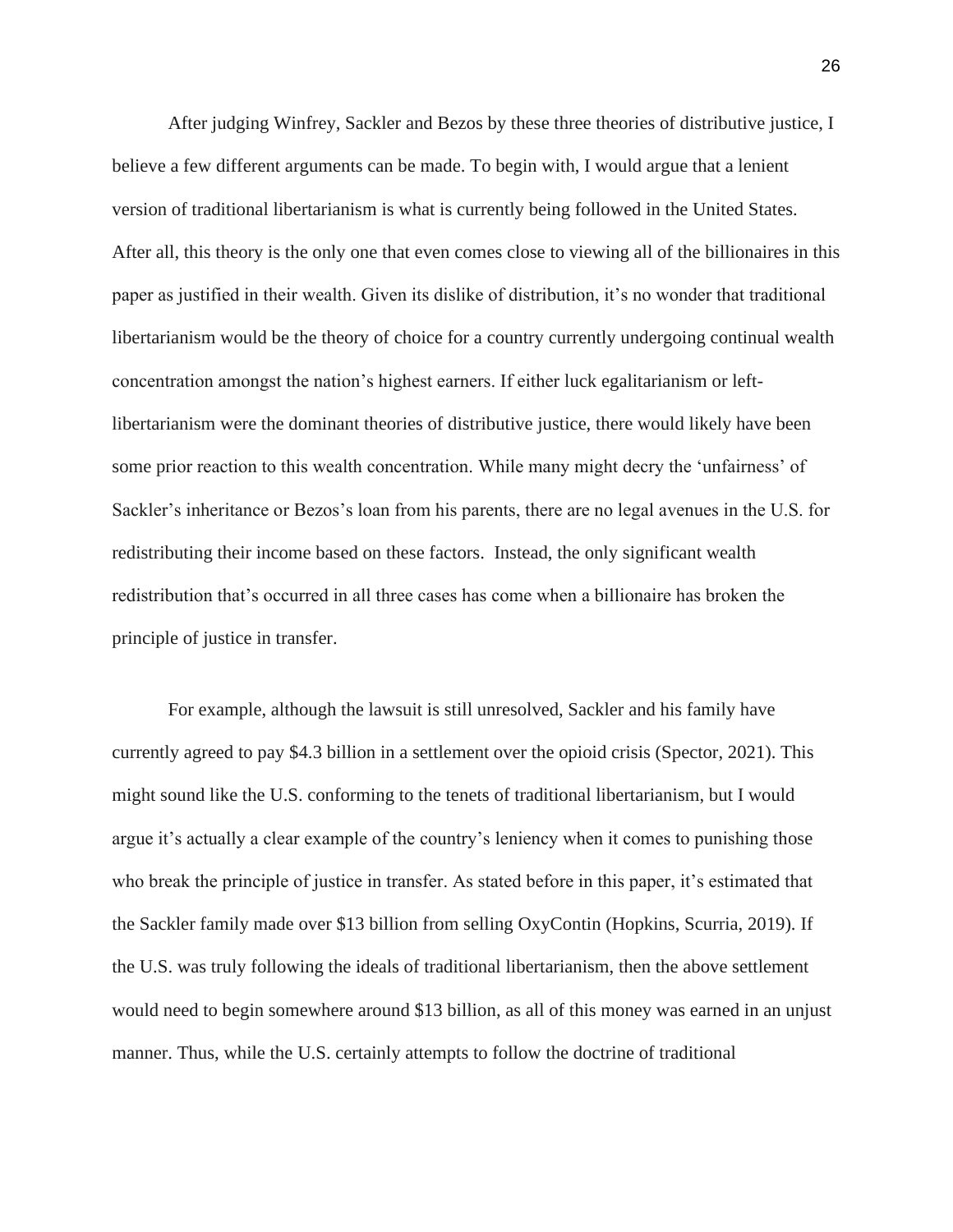libertarianism, recent dealings with Sackler and his family have shown that what it practices is a more lenient version of the theory.

I believe another conclusion that can be drawn from this paper is that left-libertarianism is the most preferable theory of redistributive justice. For example, compared to traditional libertarianism, left-libertarianism actually does something to address the continued consolidation of wealth amongst the country's elite. While the idea that there should be no cap on total wealth might sound, in theory, a more just view than the inverse, I believe this tenet of traditional libertarianism has a profoundly negative effect on society. To put it bluntly, wealth inequality in the U.S. has been, and will continue to be, a serious problem. Extreme wealth inequality has now been linked to adverse health outcomes, significant increases in stress, a higher risk of homicide by those experiencing it (R. Frank, 2007, ch. 3) and slower economic growth (Ingraham, 2018). While an extensive study of the effects of wealth inequality in the U.S. is far beyond the scope of this paper, existing research does indicate it's a problem, a problem that traditional libertarianism never seeks to confront. As such, left-libertarianism can be seen as more beneficial for all of society, as it actually recommends keeping rampant wealth inequality at bay.

Left-libertarianism is also a preferable alternative to luck egalitarianism, as the latter can be too overbearing and lead to unjust outcomes. To be fair, I do think that principles seeking to root out purely luck-based economic disparities should be encouraged. A society in which we can attribute most, or all, of one's wealth to the circumstances of their birth is surely not the kind that I would consider just. The problem with luck egalitarians, and the equality of opportunity that many of its proponents posit, is that it goes too far in attempting to remove the inherent luck within a society.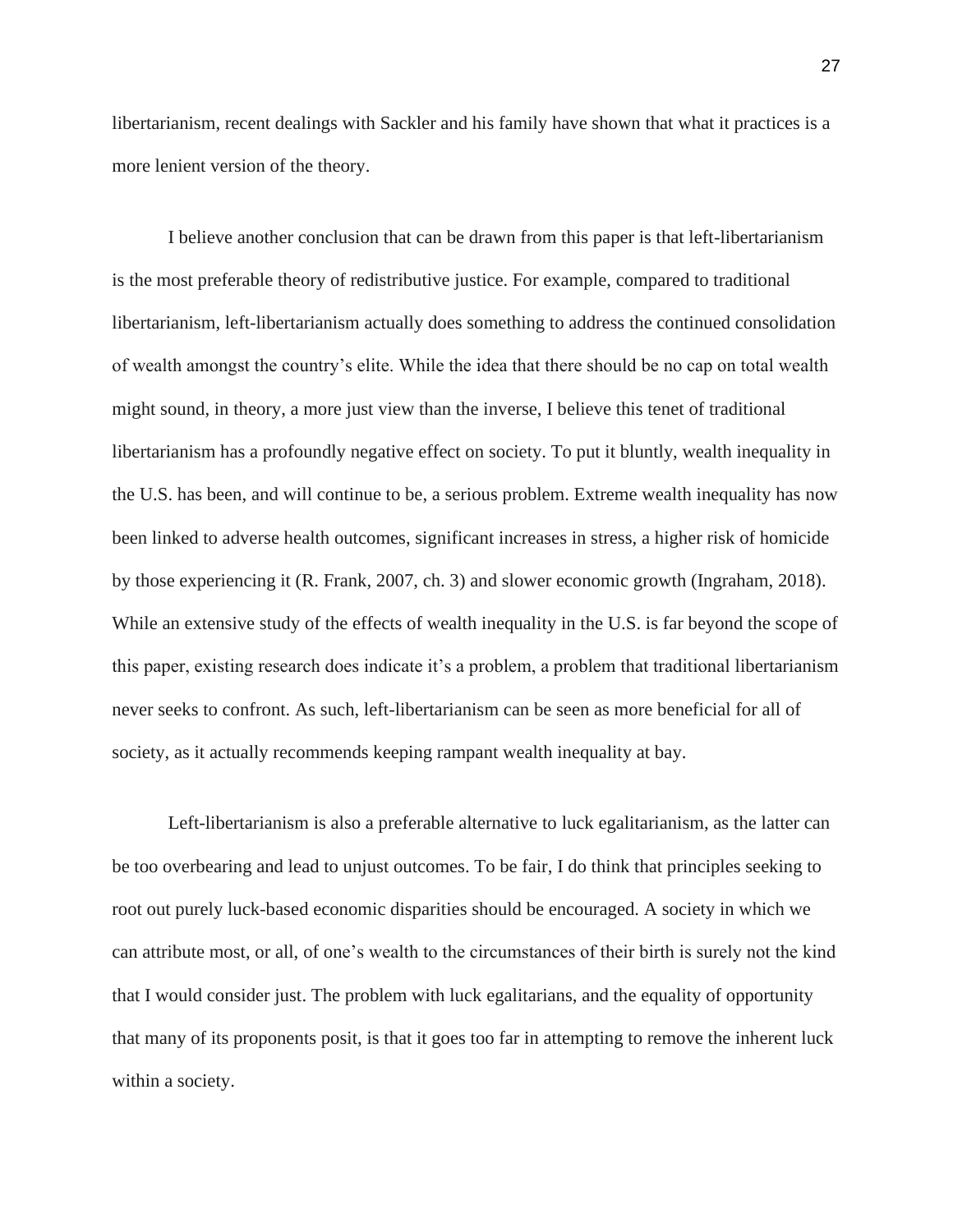For example, the inevitable conclusion of the luck egalitarian's argument is that a person's ingrained talents are a factor of luck, and thus should not be financially compensated. In my opinion, this argument leads to some unsavory outcomes. After all, one can view the ability to work hard as a type of talent, a propensity for enduring the challenges and rigors of life. How, then, can luck be completely eradicated, if the very essence of a person's personality must now be judged as either 'too lucky' or not? Indeed, it would seem as though the only solution to the problem would be a completely equal distribution of resources, so that not even the tiniest sliver of luck could be allowed to make a difference in one's economic outcome. Not only is this solution incredibly overbearing, as it allows no room for individual choices like the kind Winfrey and Bezos made, it also leads to unjust outcomes. Even if only the obvious luck found in one's talents and circumstances of birth are to be considered, the question must still be raised; who decides what is luck and what isn't? Clearly, some vast bureaucratic mechanism would need to be formed so as to determine what constitutes as luck on a case-by-case basis. This system, even if purely run by goodwill actors, would inevitably result in many unjust outcomes as people's situations are misunderstood by the occurrence of human error and the complexity of circumstance.

Given the extremity of outcomes in both traditional libertarianism and luck egalitarianism, I think that left-libertarianism is the most preferable option. Its ability to take valuable principles of self-ownership and account for enormous wealth inequality allows it to act on a sort of middle-ground. By not swinging too far to either redistributive extreme, I would argue that left-libertarianism provides us with the most just amount of wealth redistribution, as hard work and ingenuity are rewarded while the domination of the economy by a select few is ultimately avoided.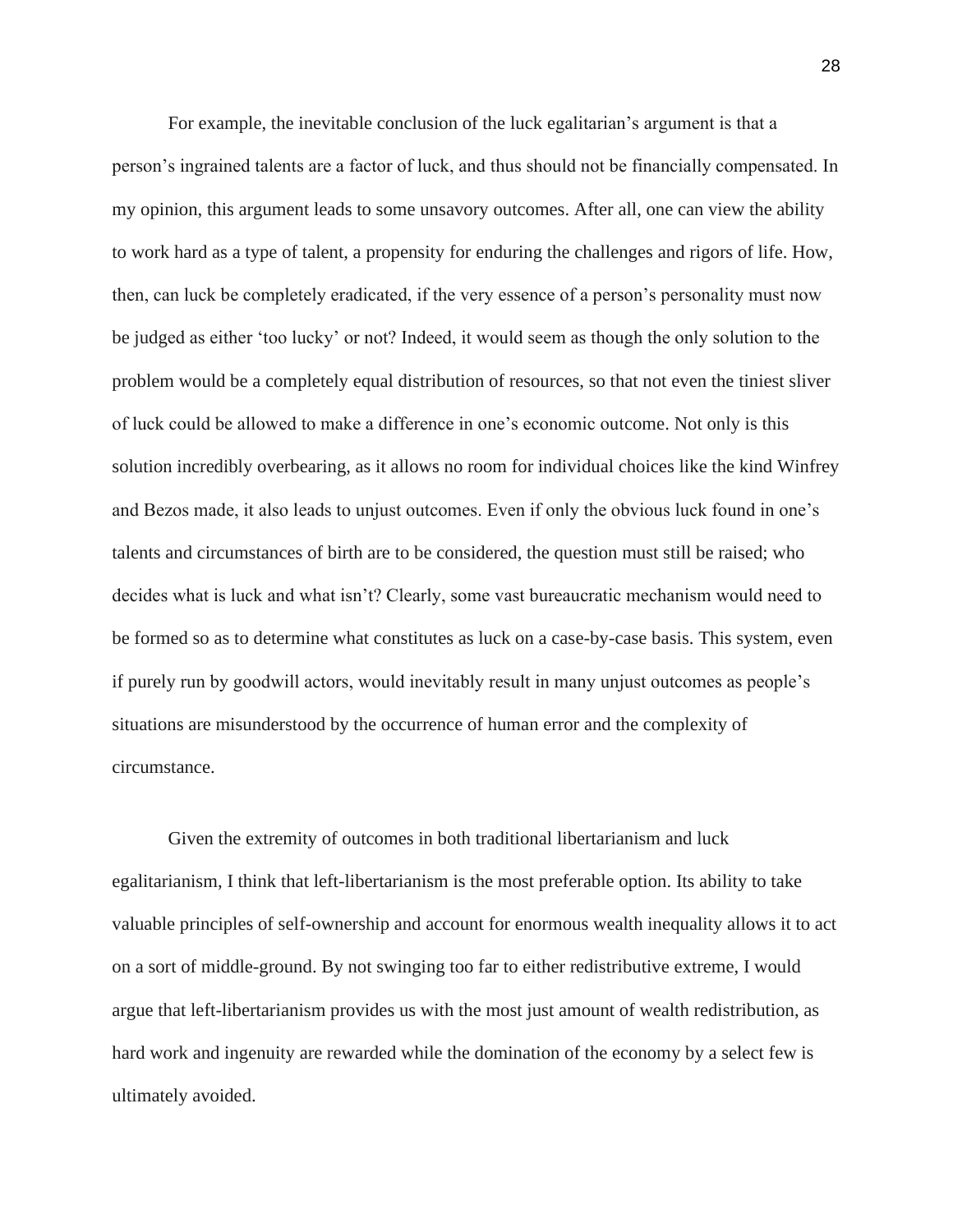Lastly, if a form of left-libertarianism is to be followed, then the most important thing to figure out is at what threshold we as a society think a person should be limited in wealth. The question thus becomes; at what point does a person's total wealth go from being justified to being vastly unequal? Although a comprehensive answer is beyond the scope of this paper, I would argue that a version of left-libertarianism that caps total wealth at \$5 billion would be the most just. Additionally, this amount would only be attainable by those who, like Winfrey, were born into significant disadvantage and forced to create their wealth despite the circumstances they were born into. One of the main reasons for capping wealth at such a low level is that being worth \$1 billion is an enormous disparity of wealth even when compared to being worth millions, and most people aren't even worth that. To show just how much more \$1 billion is to \$1 million, recent 'visualization' videos have attempted to relate this information in a more digestible format. In one particular video by the creator Tom Scott, it was found that, if a stack of \$1 bills was laid on its side, it would reach the length of a typical American football field at \$1 million, or 360 feet. In the video, he accomplishes this after about 1 minute of walking. To get to \$1 billion, he ends up having to drive on the U.K. highway system for a little under 1 hour and 17 minutes (Tom Scott, 2020). Given this, I would argue that, even if everyone was a millionaire, being a billionaire still constitutes as being a person with a largely unequal ownership of resources. Since most people aren't close to being millionaires, it's clear that those worth \$1 billion and above represent a segment of the population that holds a vastly unequal share of resources. As such, if American society were to adopt the principles of leftlibertarianism, it seems just to not allow people to hold over \$3 billion in total wealth. This would allow those like Winfrey and Bezos to benefit from their ingenuity and effort, while still making sure that going too far above an already vastly unequal \$1 billion wouldn't occur.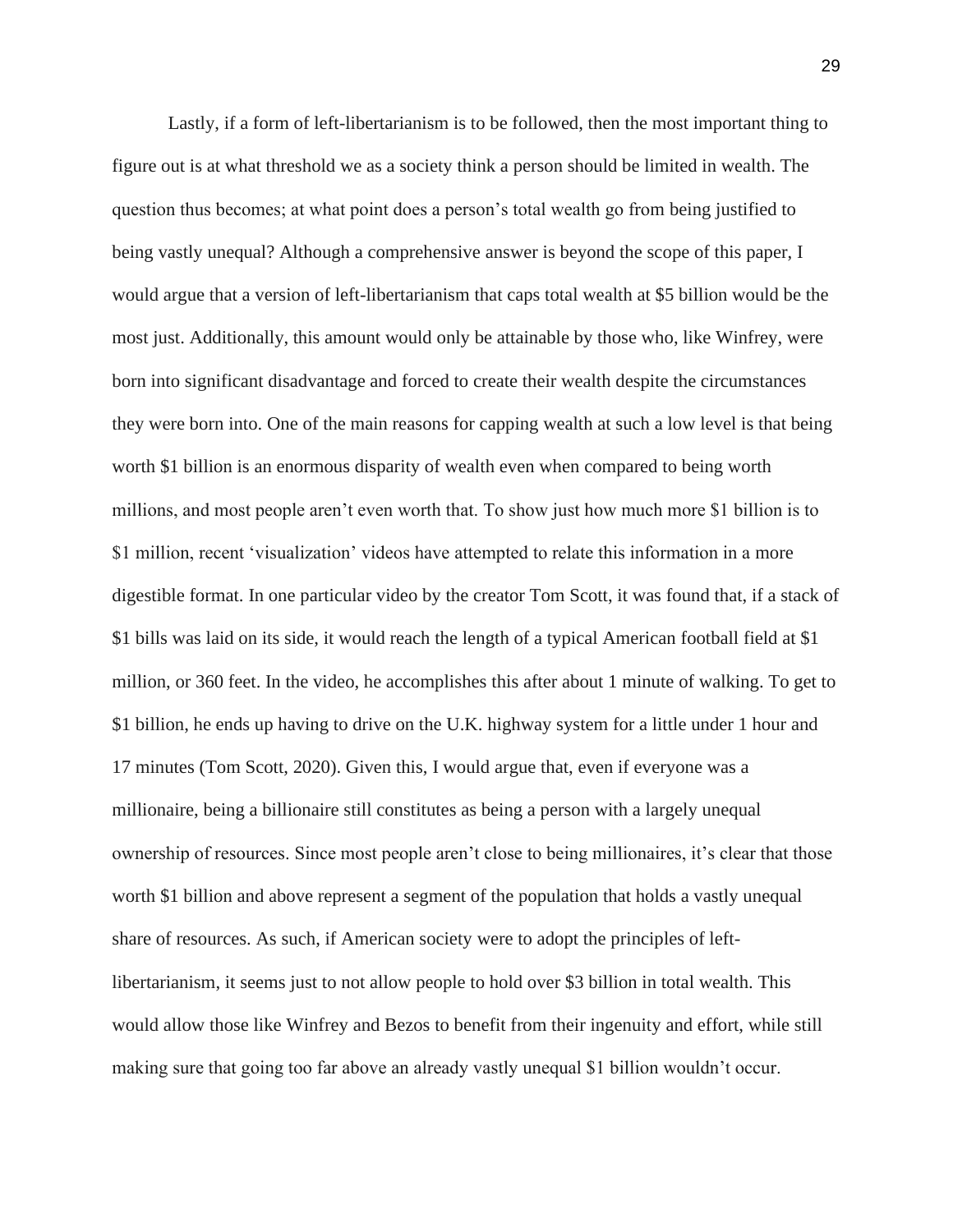In conclusion, this paper has summarized three theories of distributive justice: traditional libertarianism, luck egalitarianism and left-libertarianism. It has then viewed the American billionaires Oprah Winfrey, Richard Sackler and Jeff Bezos through these three different lenses. Finally, it has provided my own opinions on the current state of wealth inequality in the United States, as well as the theory I believe best resolves this issue. With the emergence of COVID-19, wealth inequality has come into sharper focus. As the pandemic continues to exacerbate both the causes and effects of wealth inequality (Qureshi, 2020), an understanding of various frameworks for distributive justice will be crucial if an actionable consensus is to ever be reached. Thus, in the coming years, the national conversation about who is deserving of their wealth, and who is not, will become ever more present, and ever more necessary.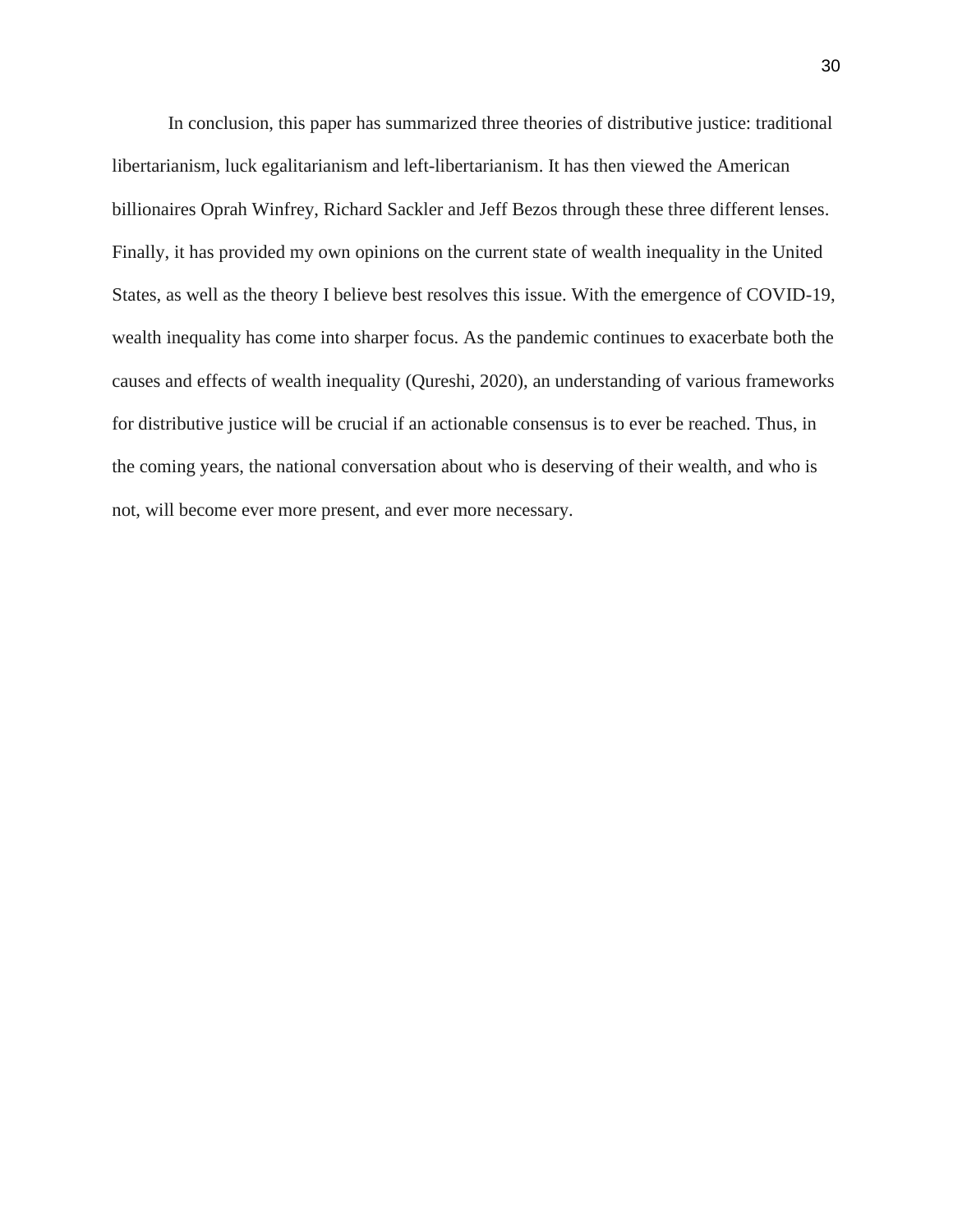# Sources Cited

"A Million Dollars vs A Billion Dollars, Visualized: A Road Trip" *Youtube*, uploaded by Tom Scott, 13 June, 2020, [https://www.youtube.com/watch?v=8YUWDrLazCg.](https://www.youtube.com/watch?v=8YUWDrLazCg)

"Amazon To Pay \$61.7 Million to Settle FTC Charges It Withheld Some Customer Tips from Amazon Flex Drivers." *Federal Trade Commission* , [www.ftc.gov/news-events/press](http://www.ftc.gov/news-events/press-releases/2021/02/amazon-pay-617-million-settle-ftc-charges-it-withheld-some)[releases/2021/02/amazon-pay-617-million-settle-ftc-charges-it-withheld-some.](http://www.ftc.gov/news-events/press-releases/2021/02/amazon-pay-617-million-settle-ftc-charges-it-withheld-some)

Chappell, Carmin. "Alexandria Ocasio-Cortez: A System That Allows Billionaires to Exist alongside Extreme Poverty Is Immoral." *CNBC*, CNBC, 22 Jan. 2019, [www.cnbc.com/2019/01/22/alexandria-ocasio-cortez-a-system-that-allows-billionaires-to-exist](http://www.cnbc.com/2019/01/22/alexandria-ocasio-cortez-a-system-that-allows-billionaires-to-exist-is-immoral.html)[is-immoral.html.](http://www.cnbc.com/2019/01/22/alexandria-ocasio-cortez-a-system-that-allows-billionaires-to-exist-is-immoral.html)

Clifford, Catherine. "How Amazon Founder Jeff Bezos Went from the Son of a Teen Mom to the World's Richest Person." *CNBC*, CNBC, 27 Oct. 2017, [www.cnbc.com/2017/10/27/how](http://www.cnbc.com/2017/10/27/how-amazon-founder-jeff-bezos-went-from-the-son-of-a-teen-mom-to-the-worlds-richest-person.html)[amazon-founder-jeff-bezos-went-from-the-son-of-a-teen-mom-to-the-worlds-richest](http://www.cnbc.com/2017/10/27/how-amazon-founder-jeff-bezos-went-from-the-son-of-a-teen-mom-to-the-worlds-richest-person.html)[person.html.](http://www.cnbc.com/2017/10/27/how-amazon-founder-jeff-bezos-went-from-the-son-of-a-teen-mom-to-the-worlds-richest-person.html)

DeWeerdt, Sarah. "Tracing the US Opioid Crisis to Its Roots." *Nature News*, Nature Publishing Group, 11 Sept. 2019, [www.nature.com/articles/d41586-019-02686-2.](http://www.nature.com/articles/d41586-019-02686-2)

Fabiano, Jennifer. "Life and Career Biography of Amazon CEO Jeff Bezos." *Ladders*, Ladders, 19 June 2020, [www.theladders.com/career-advice/amazon-ceo-jeff-bezos-life-career-cars.](http://www.theladders.com/career-advice/amazon-ceo-jeff-bezos-life-career-cars)

Frank, Robert H. *Falling behind: How Rising Inequality Harms the Middle Class*. University of California Press, 2013.

Hopkins, Jared S., and Andrew Scurria. "Sacklers Received as Much as \$13 Billion in Profits From Purdue Pharma." *The Wall Street Journal*, Dow Jones & Company, 5 Oct. 2019, [www.wsj.com/articles/sacklers-received-12-billion-to-13-billion-in-profits-from-oxycontin](http://www.wsj.com/articles/sacklers-received-12-billion-to-13-billion-in-profits-from-oxycontin-maker-purdue-pharma-11570221797)[maker-purdue-pharma-11570221797.](http://www.wsj.com/articles/sacklers-received-12-billion-to-13-billion-in-profits-from-oxycontin-maker-purdue-pharma-11570221797)

"How Did Oprah Winfrey Get Rich?" *Investopedia*, Investopedia, 21 Dec. 2020, [www.investopedia.com/articles/insights/072816/how-did-oprah-winfrey-get-rich.asp.](http://www.investopedia.com/articles/insights/072816/how-did-oprah-winfrey-get-rich.asp)

Ingraham, Christopher. "Analysis | How Rising Inequality Hurts Everyone, Even the Rich." *The Washington Post*, WP Company, 27 Apr. 2019, [www.washingtonpost.com/news/wonk/wp/2018/02/06/how-rising-inequality-hurts-everyone](http://www.washingtonpost.com/news/wonk/wp/2018/02/06/how-rising-inequality-hurts-everyone-even-the-rich/)[even-the-rich/.](http://www.washingtonpost.com/news/wonk/wp/2018/02/06/how-rising-inequality-hurts-everyone-even-the-rich/)

Lamont, Julian and Christi Favor, "Distributive Justice", *The Stanford Encyclopedia of Philosophy* (Winter 2017 Edition), Edward N. Zalta (ed.), [<https://plato.stanford.edu/archives/win2017/entries/justice-distributive/>](https://plato.stanford.edu/archives/win2017/entries/justice-distributive/).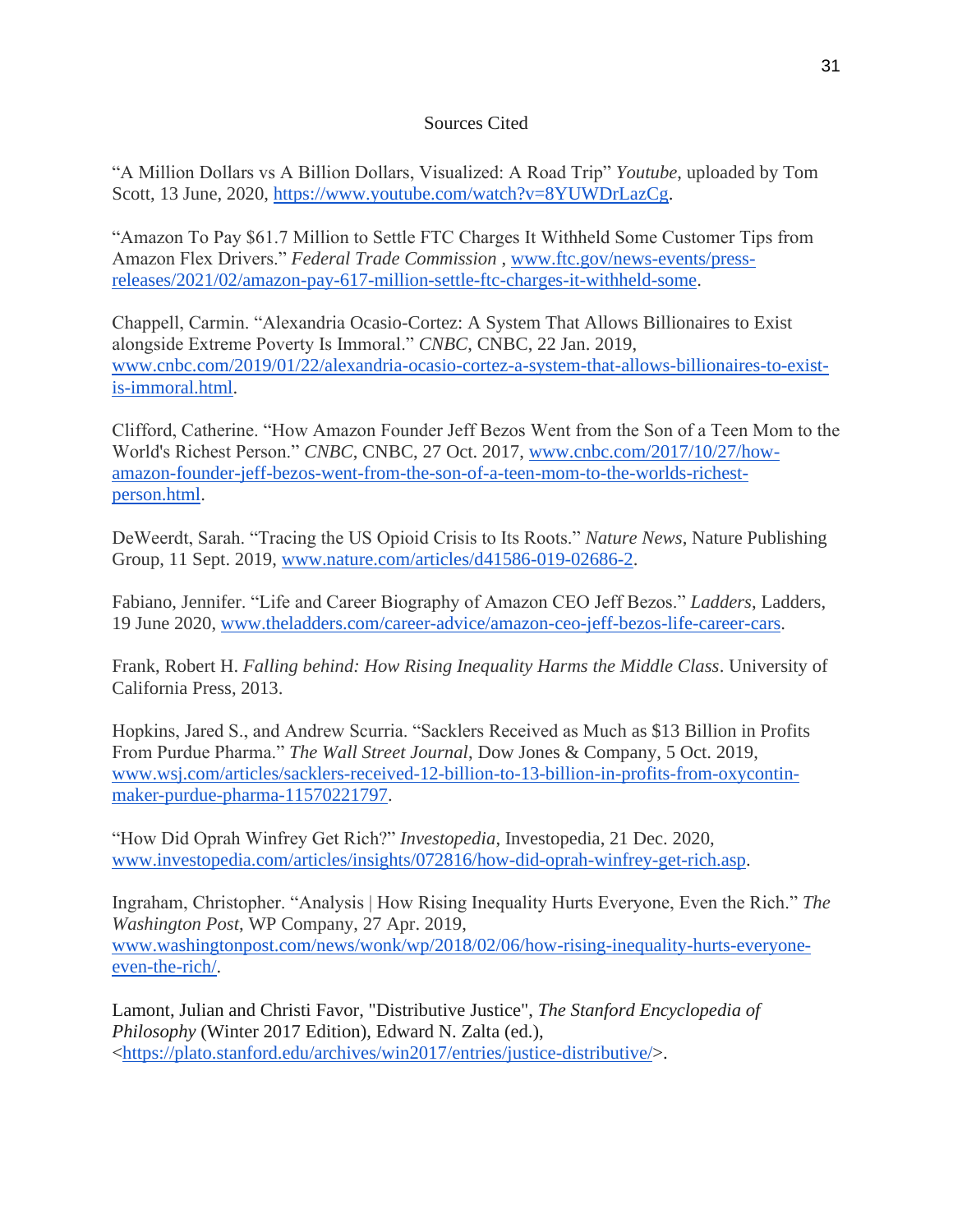Lopez, German. "The Case for Prosecuting the Sacklers and Other Opioid Executives." *Vox*, Vox, 10 Oct. 2019, [www.vox.com/policy-and-politics/2019/10/10/20881636/sacklers-purdue](http://www.vox.com/policy-and-politics/2019/10/10/20881636/sacklers-purdue-opioid-epidemic-prison-prosecution-criminal-investigation)[opioid-epidemic-prison-prosecution-criminal-investigation.](http://www.vox.com/policy-and-politics/2019/10/10/20881636/sacklers-purdue-opioid-epidemic-prison-prosecution-criminal-investigation)

Merelli, Annalisa. "The Average US Worker Would Need 10 Times the Length of All Human History to Earn as Much as Jeff Bezos." *Quartz*, Quartz, 10 Oct. 2019, qz.com/1723454/this-ishow-long-an-average-us-worker-needs-to-become-a-billionaire/.

Mulvihill, Geoff. "Who Are the Sacklers, the Family behind Maker of OxyContin?" *ABC News*, ABC News Network, 19 Sept. 2019, abcnews.go.com/US/wireStory/sacklers-family-makeroxycontin-65730074.

Munson, Emilie. "Who Is Richard Sackler?" *New Haven Register*, New Haven Register, 8 May 2019, [www.nhregister.com/metro/article/Who-is-Richard-Sackler-13827127.php.](http://www.nhregister.com/metro/article/Who-is-Richard-Sackler-13827127.php)

"Oprah Winfrey." *Forbes*, Forbes Magazine, [www.forbes.com/profile/oprah](http://www.forbes.com/profile/oprah-winfrey/?sh=583605435745)[winfrey/?sh=583605435745.](http://www.forbes.com/profile/oprah-winfrey/?sh=583605435745)

Palmer, Annie. "Amazon Joins the Trillion-Dollar Club Again after Knockout Earnings Report." *CNBC*, CNBC, 31 Jan. 2020, [www.cnbc.com/2020/01/31/amazon-amzn-reaches-1-trillion](http://www.cnbc.com/2020/01/31/amazon-amzn-reaches-1-trillion-market-cap.html)[market-cap.html.](http://www.cnbc.com/2020/01/31/amazon-amzn-reaches-1-trillion-market-cap.html)

Papenfuss, Mary. "400 Richest Americans Own More Than 150 Million Of The Nation's Poorest: Study." *HuffPost*, HuffPost, 11 Feb. 2019, [www.huffpost.com/entry/400-richest-own](http://www.huffpost.com/entry/400-richest-own-more-than-150-million-poorest_n_5c60f627e4b0eec79b250c34)[more-than-150-million-poorest\\_n\\_5c60f627e4b0eec79b250c34.](http://www.huffpost.com/entry/400-richest-own-more-than-150-million-poorest_n_5c60f627e4b0eec79b250c34)

Piven, Ben. "Is Amazon a True Monopoly or Does the Bezos Behemoth Not Qualify?" *US & Canada News | Al Jazeera*, Al Jazeera, 15 July 2019, [www.aljazeera.com/economy/2019/7/15/is](http://www.aljazeera.com/economy/2019/7/15/is-amazon-a-true-monopoly-or-does-the-bezos-behemoth-not-qualify)[amazon-a-true-monopoly-or-does-the-bezos-behemoth-not-qualify.](http://www.aljazeera.com/economy/2019/7/15/is-amazon-a-true-monopoly-or-does-the-bezos-behemoth-not-qualify)

Ponciano, Jonathan. "The Forbes 400 Self-Made Score: From Silver Spooners To Bootstrappers." *Forbes*, Forbes Magazine, 9 Sept. 2020, [www.forbes.com/sites/jonathanponciano/2020/09/08/self-made-score/?sh=503af1f541e4.](http://www.forbes.com/sites/jonathanponciano/2020/09/08/self-made-score/?sh=503af1f541e4)

"Prescription Opiods." *Centers for Disease Control and Prevention*, 2020, [www.cdc.gov/drugoverdose/data/prescribing/overview.html.](http://www.cdc.gov/drugoverdose/data/prescribing/overview.html)

Qureshi, Zia. "Tackling the Inequality Pandemic: Is There a Cure?" *Brookings*, Brookings, 17 Nov. 2020, [www.brookings.edu/research/tackling-the-inequality-pandemic-is-there-a-cure/.](http://www.brookings.edu/research/tackling-the-inequality-pandemic-is-there-a-cure/)

Rabouin, Dion. "The Top 1% Richest U.S. Families Own 40 Times the Average Family's Wealth." *Axios*, 13 Feb. 2019, [www.axios.com/income-inequality-great-depression-gabriel](http://www.axios.com/income-inequality-great-depression-gabriel-zucman-45ba4d26-d349-452e-9ca2-7ef07af0013a.html)[zucman-45ba4d26-d349-452e-9ca2-7ef07af0013a.html.](http://www.axios.com/income-inequality-great-depression-gabriel-zucman-45ba4d26-d349-452e-9ca2-7ef07af0013a.html)